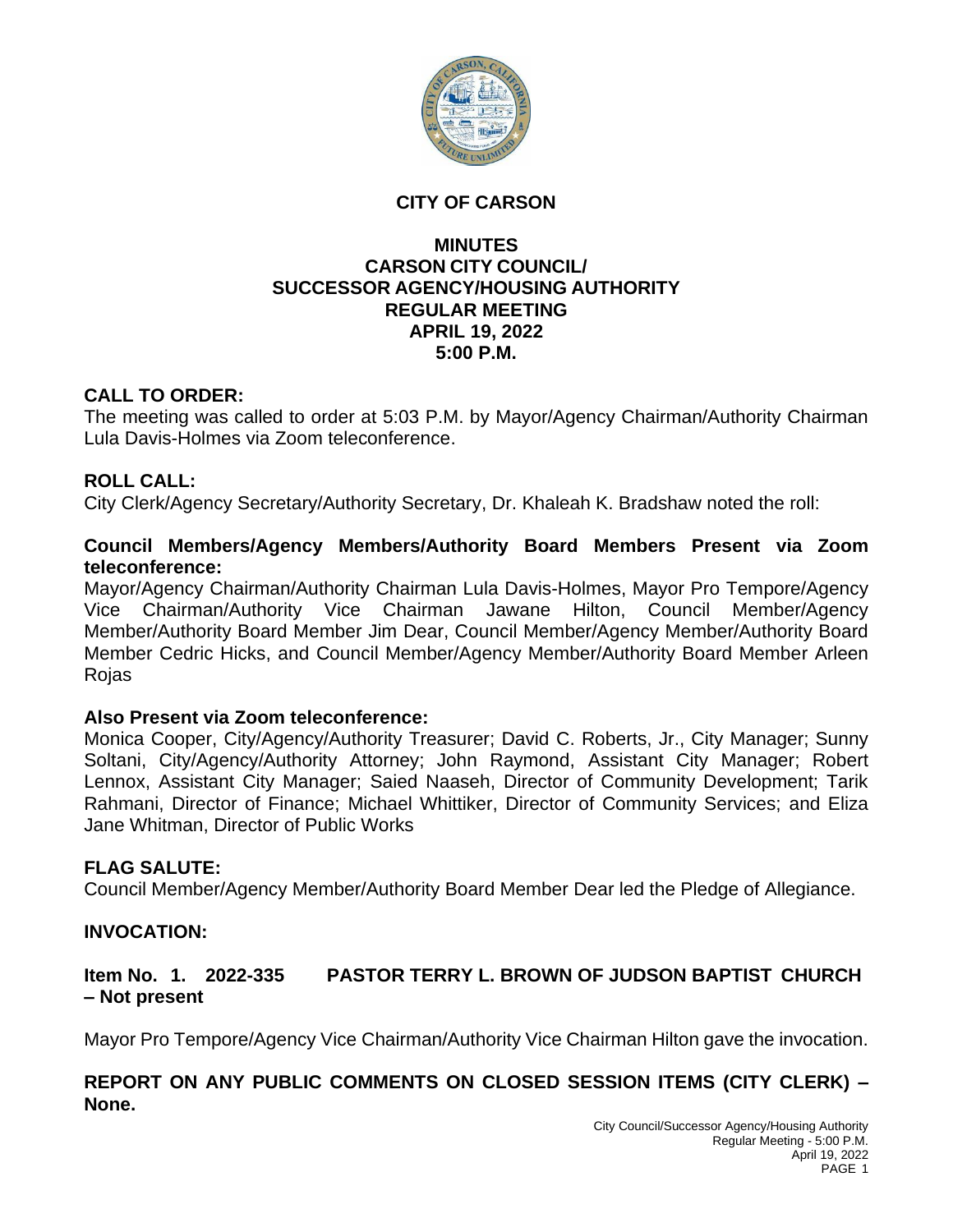# **ANNOUNCEMENT OF CLOSED SESSION ITEMS (CITY ATTORNEY)**

City/Agency/Authority Attorney Soltani announced the Closed Session items.

## **RECESS INTO CLOSED SESSION**

The meeting was recessed at 5:08 P.M. by Mayor/Agency Chairman/Authority Chairman Davis-Holmes to Closed Session.

#### **RECONVENE TO OPEN SESSION**

The meeting was reconvened at 6:16 P.M. by Mayor/Agency Chairman/Authority Chairman Davis-Holmes with all members previously noted present.

## **REPORT ON CLOSED SESSION ACTIONS (CITY ATTORNEY)**

City/Agency/Authority Attorney Soltani provided the Closed Session Report as follows:

## **CLOSED SESSION (Items 2 to 3)**

# **Item No. 2. 2022-323 CONFERENCE WITH LEGAL COUNSEL - ANTICIPATED LITIGATION (CITY COUNCIL)**

Recommendation: A closed session will be held, pursuant to Government Code Section 54956.9 (d) $(2)$  or  $(d)(3)$  and  $(e)(1)$ , because there is a significant exposure to litigation in three cases.

ACTION: No reportable action was taken in one case. The other two cases were not taken up.

## **Item No. 3. 2022-324 CONFERENCE WITH REAL PROPERTY NEGOTIATOR (CITY COUNCIL/HOUSING AUTHORITY)**

Recommendation: A closed session will be held, pursuant to Government Code Section 54956.8, to enable the Housing Authority to consider negotiations with Anthony Yanatta, Thomas Safran and Associates (TSA), with whom Authority is negotiating, and to give direction to its negotiator David Roberts, Executive Director, regarding that certain real property known as 22121 Avalon Boulevard and 555 East Carson Street. The Authority's real property negotiator will seek direction from the Authority Board regarding price and terms of payment for the property.

ACTION: No reportable action was taken.

#### **INTRODUCTIONS (MAYOR)**

#### **Item No. 4. 2022-308 REPORT FROM CAPTAIN JONES OF CARSON SHERIFF'S STATION**

Captain Jones gave a report/announcement on the following: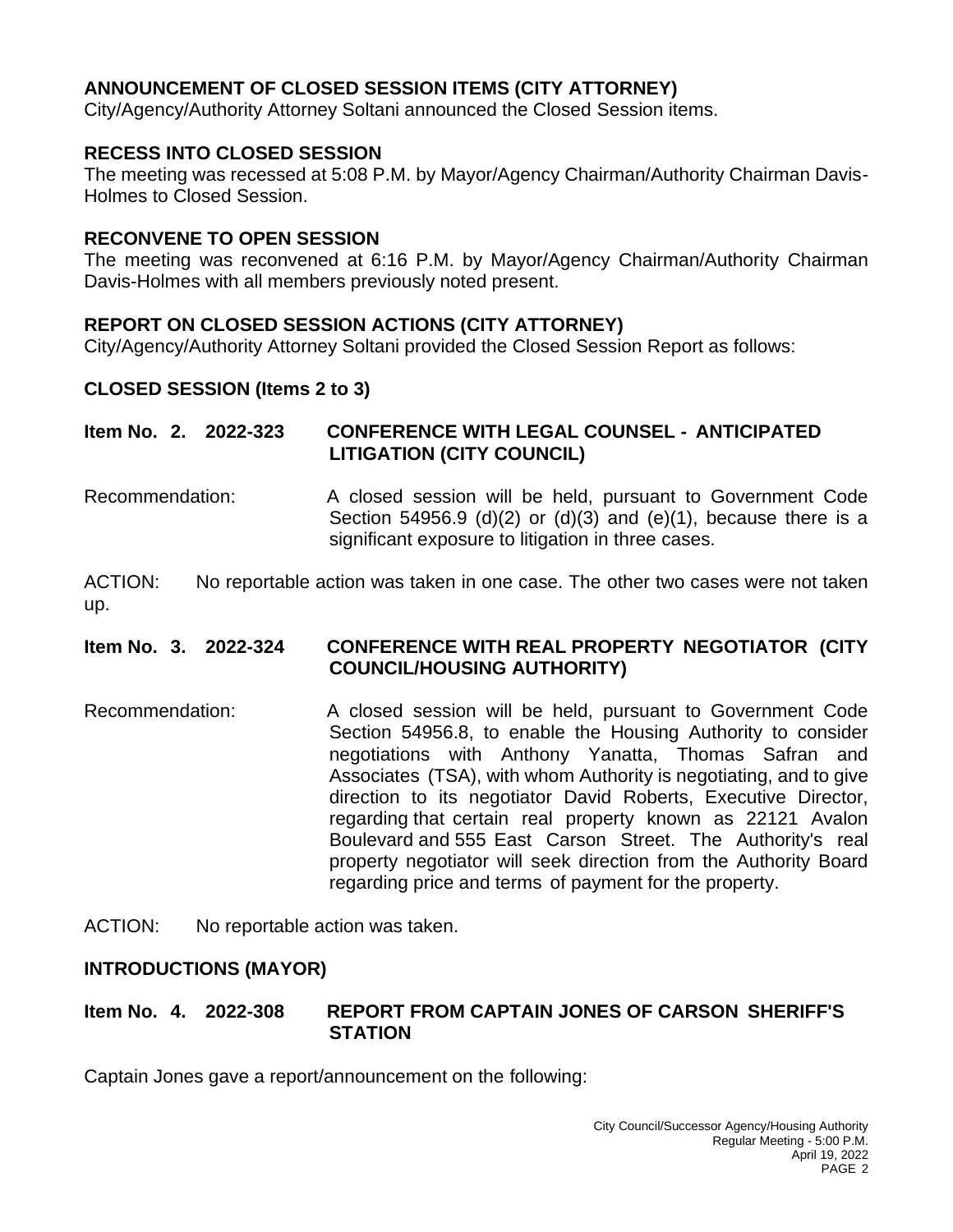- Participated in the Annual Baker to Las Vegas Run
- Large scale Active Shooter Training event at the Dignity Health Center
- National Public Safety Telecommunicator Dispatchers Week
- Participating in a podcast with the Carson Accountability and Transparency Group on April 20, 2022
- Helping Hands Giving Campaign event
- Thanked the Mayor and City Council for supporting the hard-working men and women at the Carson Sheriff Station

The Mayor and City Council thanked the entire staff at the Carson Sheriff Station.

# **Item No. 5. 2022-325 REPORT FROM ASSISTANT CHIEF BENNETT OF LOS ANGELES COUNTY FIRE DEPARTMENT**

Assistant Chief Bennett thanked Captain Jones and his team for their wonderful work and keeping the community safe.

He gave a report/announcement on the following:

- Joined the Los Angeles County Sheriff's Department and Homeland Security on the Active Shooter Drill held at the Dignity Health Center
- Thanked Captain Jones and the Sheriff Deputies for supporting the Los Angeles County Fire Department
- Service calls
- Year to date 2022 decline in calls for service

The Mayor and City Council thanked Assistant Chief Bennett and his personnel for supporting the City of Carson.

# **PRESENTATIONS**

**Item No. 6. 2022-179 UPDATE FROM WASTE RESOURCES ON ORGANIC WASTE PROCESSING**

Michelle Nicholls gave a PowerPoint presentation on the Trash, Recycling, and Organics Collection Program Update.

## **Item No. 7. 2022-270 PRESENTATION OF PLAQUE RECOGNIZING JULIE RUIZ RABER FOR ORGANIZING THE FIRST ANNUAL CESAR CHAVEZ DAY IN THE CITY OF CARSON**

Mayor/Agency Chairman/Authority Chairman Davis-Holmes presented a plaque to Julie Ruiz-Raber who accepted and offered words of gratitude.

The Mayor and City Council congratulated Julie Ruiz-Raber on her recognition and for her hard work in the community.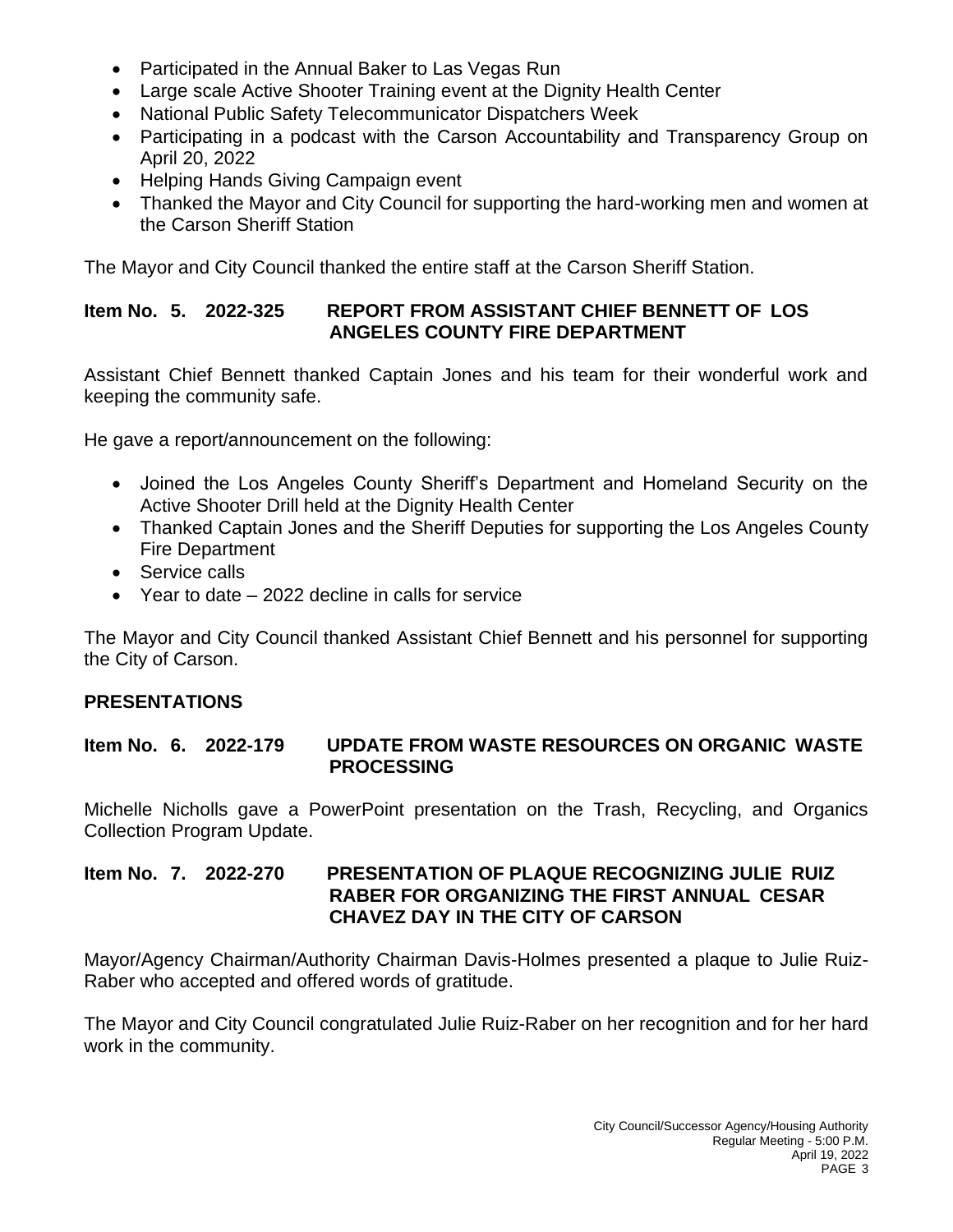## **Item No. 8. 2022-320 RECOGNITION FOR CITY OF CARSON RECEIVING THE 2021 TREE CITY U.S.A. DESIGNATION FROM THE ARBOR DAY FOUNDATION (CITY COUNCIL)**

Mayor/Agency Chairman/Authority Chairman Davis-Holmes read the proclamation recognizing April 29, 2022 as Arbor Day.

Director Whitman provided a summary of the event and the award.

Mayor/Agency Chairman/Authority Chairman Davis-Holmes thanked Maria Martinez, nursery owner, for her work who offered comments.

Council Member/Agency Member/Authority Board Member Hicks announced that Carson Street Elementary School celebrated its 100<sup>th</sup> Anniversary and pledged to plant 100 trees by Arbor Day which they exceeded by planting 200 plus trees throughout the City. He recognized and thanked the school principal, Maria Martinez, and Director Whitman for an outstanding job.

# **Item No. 9. 2022-332 PROCLAMATION RECOGNIZING DONATE LIFE MONTH (CITY COUNCIL)**

Council Member/Agency Member/Authority Board Member Hicks read the proclamation which was accepted by Raquel Gonzalez, representing Donate Life California Campaign, who offered comments.

He encouraged anyone interested to be part of the Rose Float to contact Donate for Life. Raquel Gonzalez stated she would send a link to sign up as a volunteer for the Rose Float.

## **ORAL COMMUNICATIONS FOR MATTERS LISTED ON THE AGENDA (MEMBERS OF THE PUBLIC) (LIMITED TO ONE HOUR)**

Rick Pulido - offered the following comments via telephone:

- Wished everyone Happy Easter
- Stated he will provide a monthly neighborhood report from the Neighborhood Council starting at District 2 and District 4; Thanked Council Member Dear and Council Member Rojas for their assistance with the Neighborhood Councils
- Reported that he and his wife Modesta Pulido were the original cofounders for the Tribute to Cesar Chavez
- Recommended fair share on sidewalks, curbs, and tree trimming in District 2 and District 4 and funding across the board throughout the City of Carson
- Requested status of slurry seal project from Director of Public Works and staff with no response to date
- Status of signal blinking light walker; disparity issue and funding in the south area of **Carson**
- Allow overtime to the Sheriff Department to protect and serve the community during the Fourth of July holiday on illegal fireworks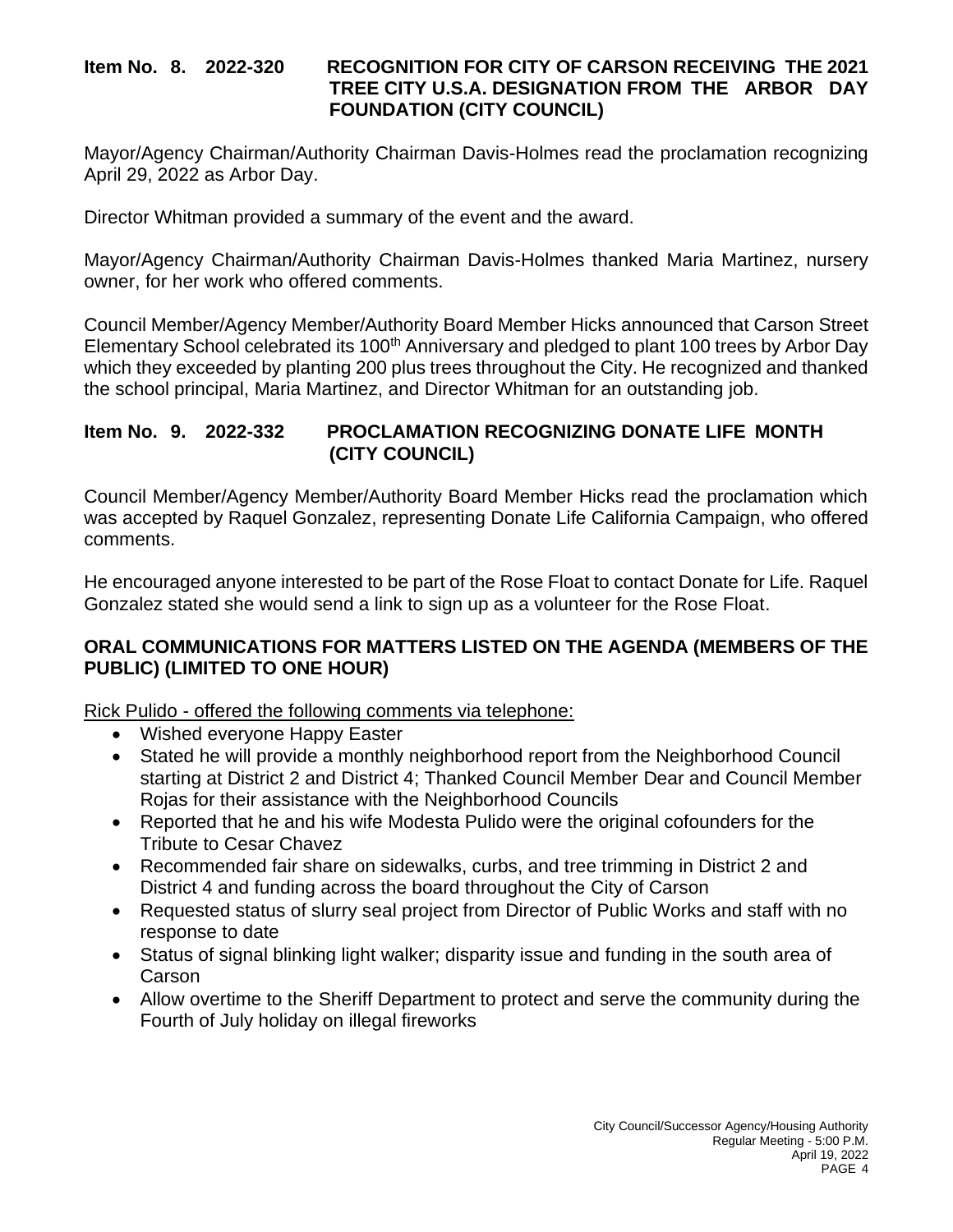## **APPROVAL OF MINUTES:**

## **Item No. 10. 2022-318 APPROVAL OF THE MARCH 1, 2022 CITY COUNCIL/SUCCESSOR AGENCY/HOUSING AUTHORITY REGULAR MEETING MINUTES**

Recommendation: Approve the minutes as listed.

ACTION: It was moved to approve staff recommendation on motion of Dear, seconded by Hilton and unanimously carried by the following vote:

Ayes: Mayor/Agency Chairman/Authority Chairman Davis-Holmes, Mayor Pro Tempore/Agency Vice Chairman/Authority Vice Chairman Hilton, Council Member/Agency Member/Authority Board Member Dear, Council Member/Agency Member/Authority Board Member Hicks, and Council Member/Agency Member/Authority Board Member Rojas

Noes: None Abstain: None Absent: None

#### **CONSENT: (Items 11 to 33)**

It was moved to approve the Consent items on motion of Dear, seconded by Hicks.

Council Member/Agency Member/Authority Board Member Dear requested to remove Item No. 28 for discussion.

Council Member/Agency Member/Authority Board Member Hicks requested to remove Item No. 32 for discussion.

Council Member/Agency Member/Authority Board Member Rojas requested to remove Item No. 17 for discussion.

City Clerk/Agency Secretary/Authority Secretary, Dr. Khaleah K. Bradshaw referred to Item No. 33 and noted correction to Resolution No. 22-064 as Resolution No. 22-066 with no objection heard.

The motion to approve Consent Items No. 11 to 33, except Items No. 17, 28 and 32, was unanimously carried by the following vote

Ayes: Mayor/Agency Chairman/Authority Chairman Davis-Holmes, Mayor Pro Tempore/Agency Vice Chairman/Authority Vice Chairman Hilton, Council Member/Agency Member/Authority Board Member Dear, Council Member/Agency Member/Authority Board Member Hicks, and Council Member/Agency Member/Authority Board Member Rojas Noes: None

Abstain: None

Absent: None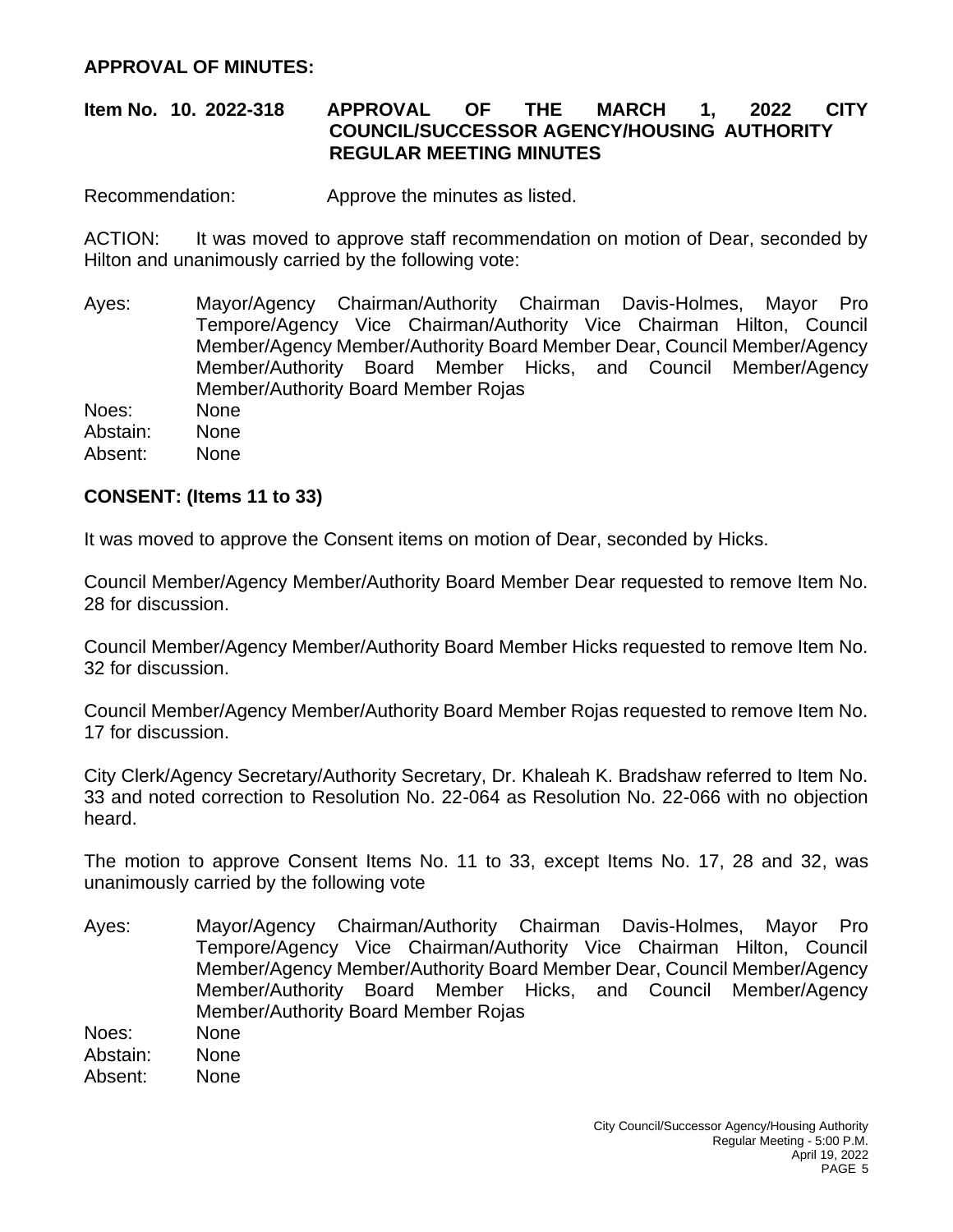City Manager Roberts, Jr. referred to Item No. 20 and advised that the item was brought forward at the request of Council Member Dear.

**Item No. 11. 2022-298 CONSIDER MONTHLY INVESTMENT AND CASH REPORT FOR THE CITY OF CARSON, CARSON HOUSING AUTHORITY, CARSON SUCCESSOR AGENCY-MONTH ENDING MARCH 31, 2022**

- Recommendation: RECEIVE and FILE.
- ACTION: Item No. 11 was approved on Consent.

**Item No. 12. 2022-322 Resolution No. 22-062, A RESOLUTION OF THE CITY COUNCIL OF THE CITY OF CARSON RATIFYING CLAIMS AND DEMANDS IN THE AMOUNT OF \$1,510,056.78, DEMAND CHECK NUMBERS 162222 THROUGH 162401**

ACTION: Item No. 12 was approved on Consent.

**Item No. 13. 2022-330 Resolution No. 22-04-CHA, A RESOLUTION OF THE CARSON HOUSING AUTHORITY RATIFYING CLAIMS AND DEMANDS IN THE AMOUNT OF \$48,663.11, DEMAND CHECK NUMBERS HA-001899 through HA-001904**

ACTION: Item No. 13 was approved on Consent.

**Item No. 14. 2022-331 Resolution No. 22-04-CSA, A RESOLUTION OF THE CARSON SUCCESSOR AGENCY RATIFYING CLAIMS AND DEMANDS IN THE AMOUNT OF \$15,830.30, DEMAND CHECK NUMBERS SA-001858 THROUGH SA-001861**

- ACTION: Item No. 14 was approved on Consent.
- **Item No. 15. 2022-295 COVID-19 UPDATE (CITY COUNCIL)**
- Recommendation: 1. RECEIVE and FILE.
- ACTION: Item No. 15 was approved on Consent.
- **Item No. 16. 2022-309 UPDATE ON DOMINGUEZ CHANNEL RESTORATION**
- Recommendation: RECEIVE and FILE.
- ACTION: Item No. 16 was approved on Consent.

**Item No. 17. 2022-078 CONSIDER INCREASING REWARD AMOUNT FROM \$50,000 TO \$100,000 FOR INFORMATION LEADING TO THE ARREST AND CONVICTION OF PERSON(S) RESPONSIBLE FOR THE MURDER OF RODQUECE BEEZER (CITY COUNCIL)**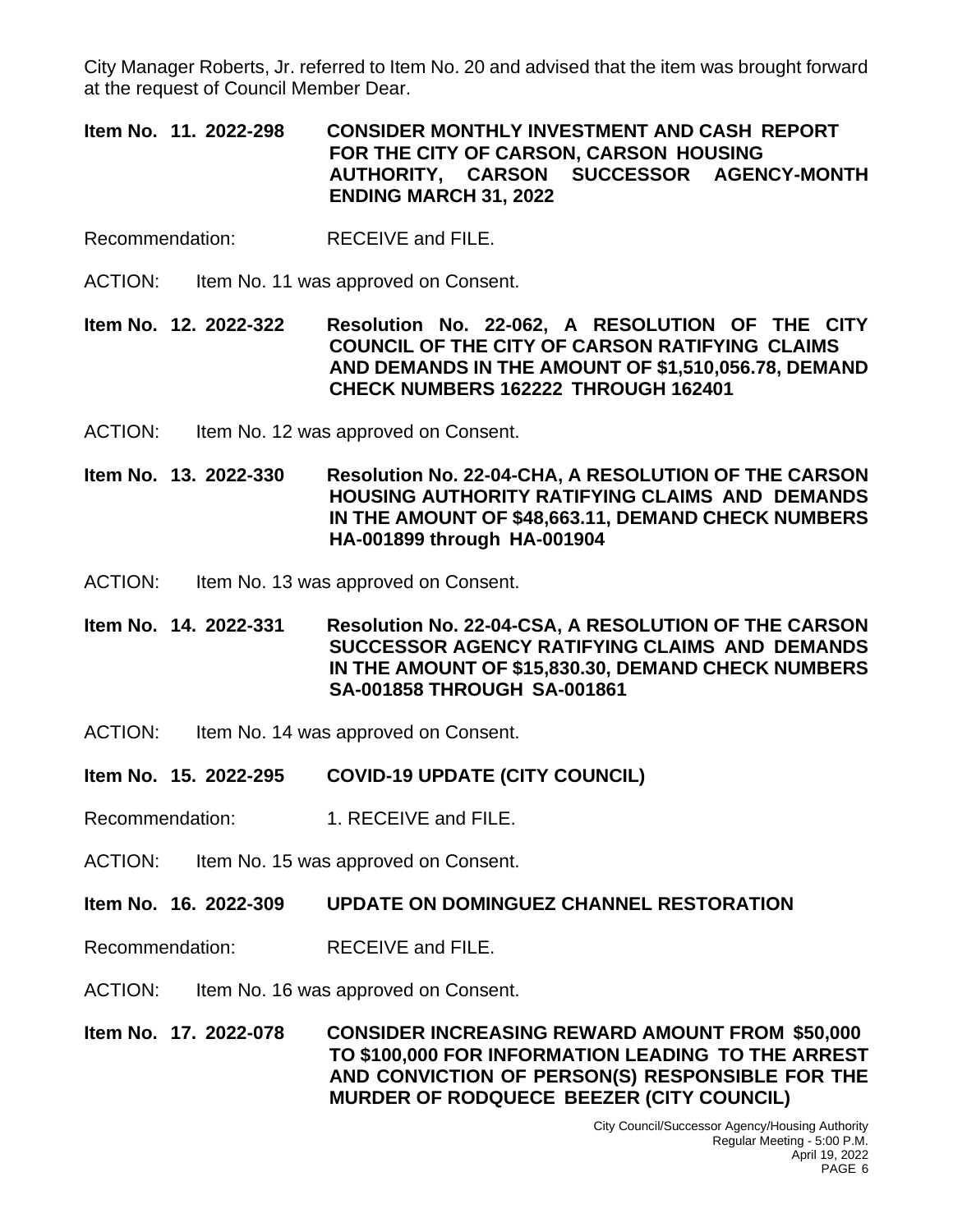Item No. 17 was heard after the approval of the Consent items.

Council Member/Agency Member/Authority Board Member Rojas thanked the Mayor and City Council for considering this item. She requested staff to disseminate information through flyers, time on the digital billboards similar to a public service announcement, social media, stores, businesses, colleges, and schools throughout the City.

Recommendation: APPROVE increasing the City Council reward amount from \$50,000 to \$100,000

ACTION: It was moved to approve staff recommendation on motion of Dear, seconded by Hilton and unanimously carried by the following vote:

- Ayes: Mayor/Agency Chairman/Authority Chairman Davis-Holmes, Mayor Pro Tempore/Agency Vice Chairman/Authority Vice Chairman Hilton, Council Member/Agency Member/Authority Board Member Dear, Council Member/Agency Member/Authority Board Member Hicks, and Council Member/Agency Member/Authority Board Member Rojas
- Noes: None Abstain: None
- Absent: None

# **Item No. 18. 2022-327 CONSIDER THE CARSON HOUSING AUTHORITY'S ANNUAL REPORT AS REQUIRED BY STATE SENATE BILL 341 (HOUSING AUTHORITY)**

- Recommendation: TAKE the following actions: 1. RECEIVE and FILE.
- ACTION: Item No. 18 was approved on Consent.

#### **Item No. 19. 2022-328 CONSIDER THE 2021 CARSON HOUSING ELEMENT ANNUAL PROGRESS REPORT (CITY COUNCIL)**

- Recommendation: TAKE the following actions: 1. Review Carson's Annual Housing Element Progress Report.
	- 2. RECEIVE and FILE.
- ACTION: Item No. 19 was approved on Consent.

#### **Item No. 20. 2022-337 CONSIDERATION OF RESOLUTION OF SUPPORT FOR ECONOMIC DEVELOPMENT PROGRAMS FOR DEVELOPMENT OF ENVIRONMENTALLY CHALLENGED PROPERTIES WITHIN THE CITY OF CARSON (CITY COUNCIL)**

Recommendation: WAIVE further reading and ADOPT RESOLUTION NO. 22-068: "A RESOLUTION OF THE CITY COUNCIL OF THE CITY OF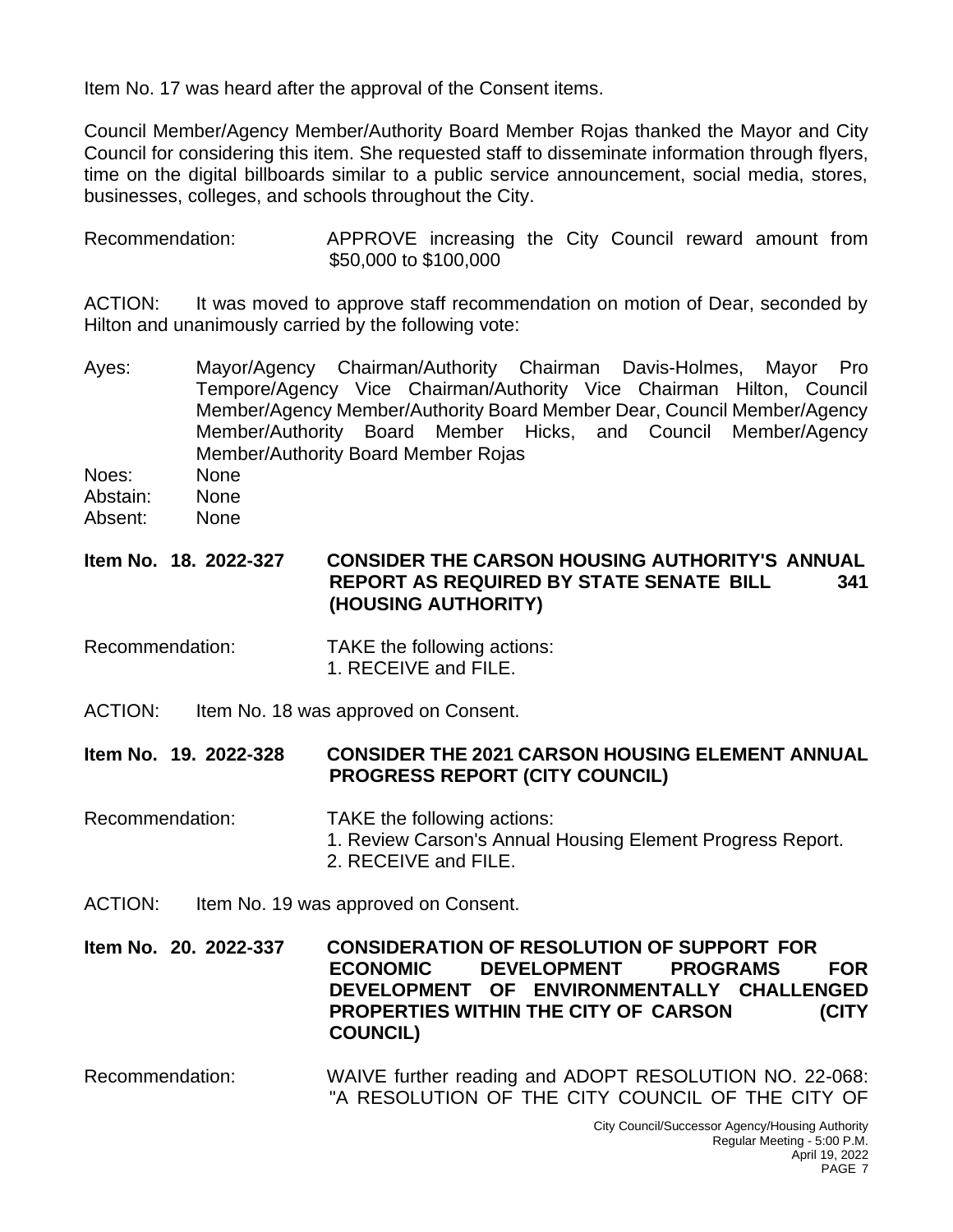CARSON, CALIFORNIA, FORMALLY DECLARING THE CITY'S POLICY OF PRIORITIZING (1) THE REMEDIATION AND DEVELOPMENT OF ENVIRONMENTALLY CHALLENGED PROPERTIES WITHIN THE CITY, (2) ECONOMIC DEVELOPMENT PROGRAMS FACILITATING SUCH REMEDIATION AND DEVELOPMENT, AND (3) CITY COOPERATION WITH THE PROPERTY OWNERS OF ENVIRONMENTALLY CHALLENGED SITES"

ACTION: Item No. 20 was approved on Consent.

**Item No. 21. 2022-240 CONSIDER AWARD OF A CONSTRUCTION CONTRACT IN THE AMOUNT OF \$1,058,618.00 PLUS A CONTINGENCY OF \$158,792.70 TO R.J. NOBLE COMPANY PROJECT NO. 1621: SEPULVEDA BOULEVARD STREET IMPROVEMENT FROM MAIN STREET TO AVALON BOULEVARD (CITY COUNCIL)**

- Recommendation: TAKE the following actions: 1. AWARD a Construction Contract for Project No. 1621: Sepulveda Boulevard Street Improvement from Main Street to Avalon Boulevard, in the amount of \$1,058,618.00, to the lowest responsive and responsible bidder, R.J. Noble Company. 2. AUTHORIZE the expenditure of construction contingencies in the amount of \$158,792.70 (15%) for any unforeseen construction work such as substructure conflicts, contaminated soil removal and disposal, material testing, and other work that may be necessary to complete this project. 3. ADOPT Resolution No. 22-063 "A RESOLUTION OF THE CITY OF CARSON CITY COUNCIL AMENDING THE FISCAL YEAR 2020-21 BUDGET IN THE SPECIAL REVENUE FUND." 4. AUTHORIZE the Mayor to execute a Construction Contract following approval as to form by the City Attorney.
- ACTION: Item No. 21 was approved on Consent.

**Item No. 22. 2022-244 CONSIDER AN AWARD OF A CONSTRUCTION CONTRACT FOR PROJECT NO. 1614: TRAFFIC SIGNAL INSTALLATION AT THE INTERSECTION OF DEL AMO BOULEVARD AND STAMPS DRIVE AND APPROVAL OF RESOLUTION NO. 22-049, "A RESOLUTION OF THE CITY OF CARSON CITY COUNCIL AMENDING THE FISCAL YEAR 21-22 BUDGET IN THE SPECIAL REVENUE FUND" (CITY COUNCIL)**

Recommendation: TAKE the following actions: 1. APPROVE a Construction Contract for Project No. 1614: Traffic Signal Installation at the intersection of Del Amo Boulevard and Stamps Drive in the amount of \$421,973.00 to the lowest responsible bidder, Crosstown Electrical and Data, Inc.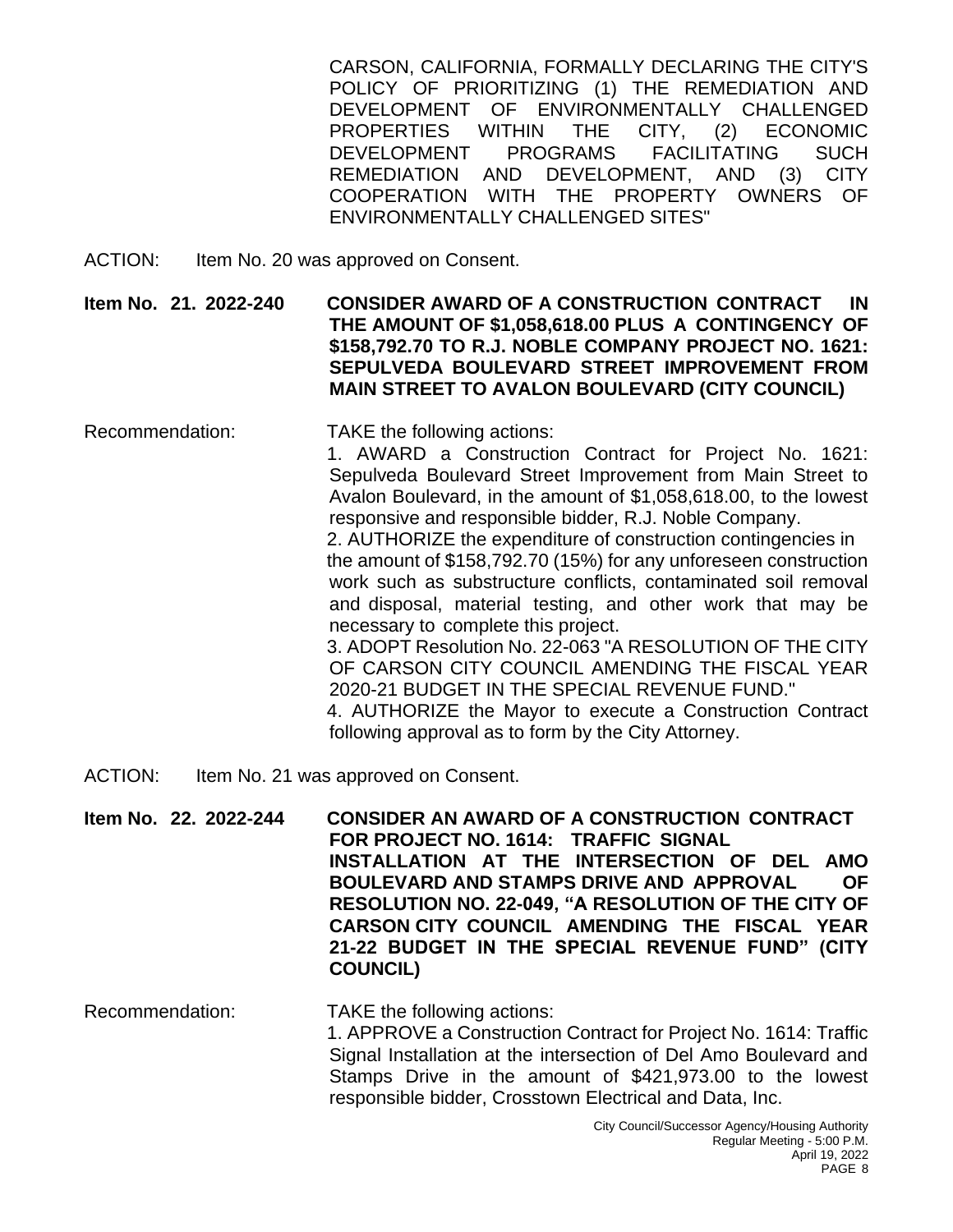2. AUTHORIZE the expenditure of construction contingency, if necessary, in the amount of \$63,295.95 (15%) for any additional work that may be required to design this project as specified in the contract.

3. AUTHORIZE the Mayor to execute a construction contract following approval as to form by the City Attorney.

4. APPROPRIATE \$485,268.95 from the Development Impact Fee - Fund 289 balance to cover the costs of the Traffic Signal Installation at Del Amo and Stamps Drive.

5. ADOPT Resolution No. 22-049, "A RESOLUTION OF THE CITY OF CARSON CITY COUNCIL AMENDING THE FISCAL YEAR 21-22 BUDGET IN THE SPECIAL REVENUE FUND" (Exhibit No. 2).

ACTION: Item No. 22 was approved on Consent.

**Item No. 23. 2022-205 CONSIDER APPROVAL OF THE AMENDMENT TO THE PURCHASE ORDERS OF DAVE BANG ASSOCIATES, INC. AND MIRACLE PLAYGROUND SALES FOR PLAYGROUND AND OUTDOOR WORK OUT EQUIPMENT (CITY COUNCIL)**

- Recommendation: TAKE the following actions: 1. WAIVE the bidding requirements of the Carson Municipal Code (CMC) pursuant to Carson Municipal Code Section 2611(e) (sole source purchasing). 2. AUTHORIZE the Purchasing Division to amend PO #22201166 for Dave Bang Associates, Inc. for a total amount not to exceed \$61,014.30. 3. AUTHORIZE the Purchasing Division to amend PO #22200592 for Miracle Playground Sales for a total amount not to exceed \$70,000.
- ACTION: Item No. 23 was approved on Consent.

**Item No. 24. 2022-317 CONSIDER RESOLUTION NO. 22-061, "A RESOLUTION OF THE CITY COUNCIL OF THE CITY OF CARSON, CALIFORNIA, DECLARING ITS INTENTION TO GRANT A NONPUBLIC UTILITY PIPELINE FRANCHISE TO ULTRAMAR, INC." AND SETTING THE PUBLIC HEARING (CITY COUNCIL)**

- Recommendation: TAKE the following actions: WAIVE further reading and ADOPT RESOLUTION NO. 22-061 "A RESOLUTION OF THE CITY COUNCIL OF THE CITY OF CARSON, CALIFORNIA, DECLARING ITS INTENTION TO GRANT A NONPUBLIC UTILITY PIPELINE FRANCHISE TO ULTRAMAR INC. AND SETTING THE PUBLIC HEARING"
- ACTION: Item No. 24 was approved on Consent.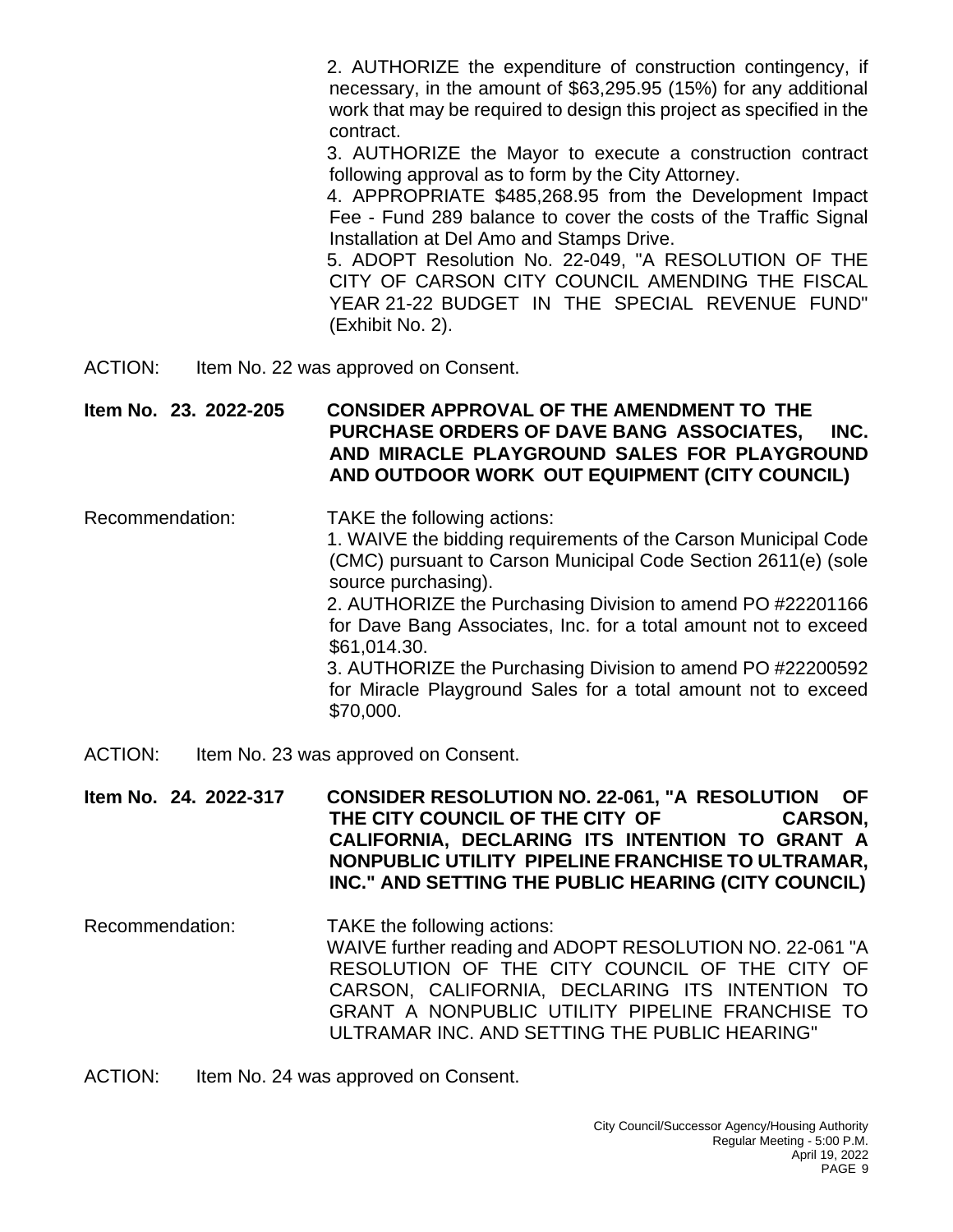| Item No. 25. 2022-222 |  |  | CONSIDER APPROVAL TO AMEND THE BLANKET                 |  |  |  |  |  |
|-----------------------|--|--|--------------------------------------------------------|--|--|--|--|--|
|                       |  |  | <b>PURCHASE ORDER IN THE AMOUNT OF \$16,200 FOR</b>    |  |  |  |  |  |
|                       |  |  | CARSON AUTO PARTS (NAPA) TO PROVIDE PARTS FOR          |  |  |  |  |  |
|                       |  |  | THE PUBLIC WORKS FLEET MAINTENANCE DIVISION FOR        |  |  |  |  |  |
|                       |  |  | <b>MAINTENANCE AND REPAIR OF CITY OWNED VEHICLES</b>   |  |  |  |  |  |
|                       |  |  | AND EQUIPMENT AND APPROVAL OF RESOLUTION NO.           |  |  |  |  |  |
|                       |  |  | 22-060 "A RESOLUTION OF THE CITY OF CARSON CITY        |  |  |  |  |  |
|                       |  |  | <b>COUNCIL AMENDING THE FISCAL YEAR 2021-22 BUDGET</b> |  |  |  |  |  |
|                       |  |  | IN THE GENERAL FUND" (CITY COUNCIL)                    |  |  |  |  |  |

- Recommendation: TAKE the following actions: 1. AUTHORIZE the Purchasing Division to amend PO #22200075 for Carson Auto Parts by \$16,200.00 for a total amount not to exceed \$41,199.00. 2. ADOPT Resolution No. 22-060 "A RESOLUTION OF THE CITY OF CARSON CITY COUNCIL AMENDING THE FISCAL YEAR 2021-22 BUDGET IN THE GENERAL FUND."
- ACTION: Item No. 25 was approved on Consent.

**Item No. 26. 2022-294 CONSIDER REJECTION OF BIDS FOR PROJECT NO. 1393-4: CITYWIDE ANNUAL OVERLAY PROGRAM AND PROJECT 1411-4: CITYWIDE ANNUAL CONCRETE REPLACEMENT PROGRAM FOR MAIN STREET FROM CARSON STREET TO VICTORIA STREET (CITY COUNCIL)**

- Recommendation: Take the following actions: 1. REJECT the bids received for Project No. 1393-4: Citywide Annual Overlay Program and Project 1411-4: Citywide Annual Concrete Replacement Program for Main Street from Carson Street to Victoria Street. 2. AUTHORIZE staff to re-advertise the project for construction bids in an effort to receive accurate bid amounts from all bidders.
- ACTION: Item No. 26 was approved on Consent.

**Item No. 27. 2022-131 CONSIDERATION OF A PROFESSIONAL SERVICES AGREEMENT WITH EXP US SERVICES INC. TO PROVIDE CONSTRUCTION MANAGEMENT SERVICES FOR PROJECT NO. 675 – SEPULVEDA BRIDGE WIDENING FROM ALAMEDA TO THE EAST CITY LIMIT AND APPROVE RESOLUTION NO. 22-050 "A RESOLUTION OF THE CITY OF CARSON CITY COUNCIL AMENDING THE FISCAL YEAR 2021-22 BUDGET IN THE GENERAL FUND" (CITY COUNCIL)**

Recommendation: TAKE the following actions: 1. APPROVE a Professional Services Agreement with EXP US Services, Inc. to provide Construction Management Services for Project No. 675 Sepulveda Bridge Widening Project, for a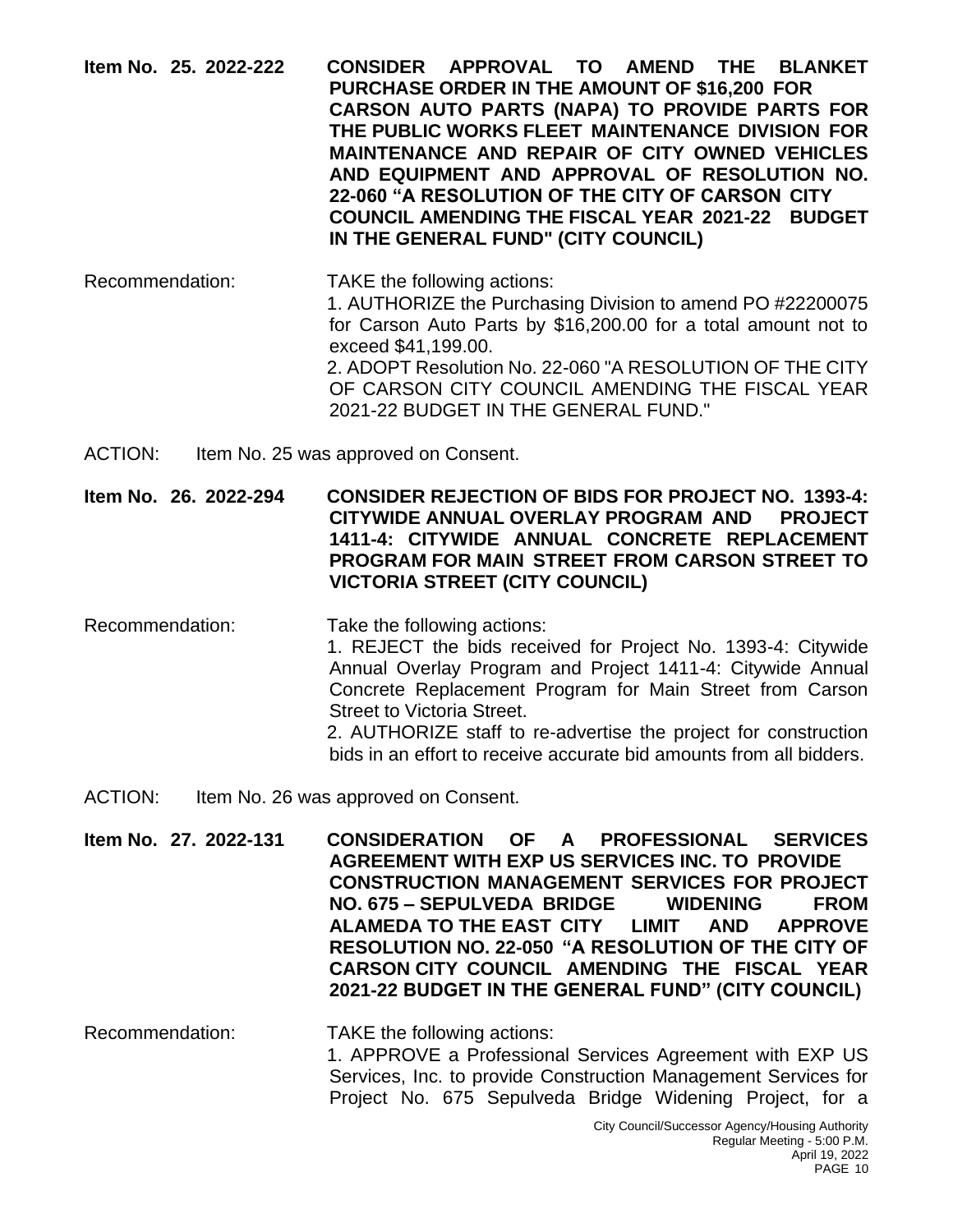negotiated fee not-to-exceed \$1,216,963.00 2. AUTHORIZE the Mayor to execute the Professional Services Agreement following approval as to form by the City Attorney. 3. WAIVE further reading and ADOPT RESOLUTION NO. 22-050 "A RESOLUTION OF THE CITY OF CARSON CITY COUNCIL AMENDING THE FISCAL YEAR 2021-22 BUDGET IN THE GENERAL FUND" (Exhibit No. 4)

ACTION: Item No. 27 was approved on Consent.

## **Item No. 28. 2022-189 CONSIDER APPROVAL OF AMENDMENT NO. 6 TO THE AGREEMENT WITH CSG CONSULTANTS, INC. TO PROVIDE ON-CALL PLANNING SERVICES (CITY COUNCIL)**

Item No. 28 was heard after Item No. 17.

Council Member/Agency Member/Authority Board Member Dear offered comments in support of the item. He requested an estimate on the consultant term and what is projected to fill the vacancies.

City Manager Roberts, Jr. responded to Council Member Dear's inquiry regarding vacant positions and finding qualified applicants.

Director Naaseh also responded to Council Member Dear's inquiry about fluctuation in staff levels and workload.

Recommendation: TAKE the following actions: 1. APPROVE Amendment No. 6 to the agreement with CSG Consultants, Inc. for a three-year extension from June 30, 2022 through June 30, 2025 to provide on-call planning services in the amount of \$2,058,000, bringing the total cost of the contract to a not-to-exceed amount of \$3,934,400. 2. AUTHORIZE the Mayor to execute the amendment, following approval as to form by the City Attorney.

ACTION: It was moved to approve staff recommendation on motion of Dear, seconded by Hicks and unanimously carried by the following vote:

- Ayes: Mayor/Agency Chairman/Authority Chairman Davis-Holmes, Mayor Pro Tempore/Agency Vice Chairman/Authority Vice Chairman Hilton, Council Member/Agency Member/Authority Board Member Dear, Council Member/Agency Member/Authority Board Member Hicks, and Council Member/Agency Member/Authority Board Member Rojas
- Noes: None Abstain: None
- Absent: None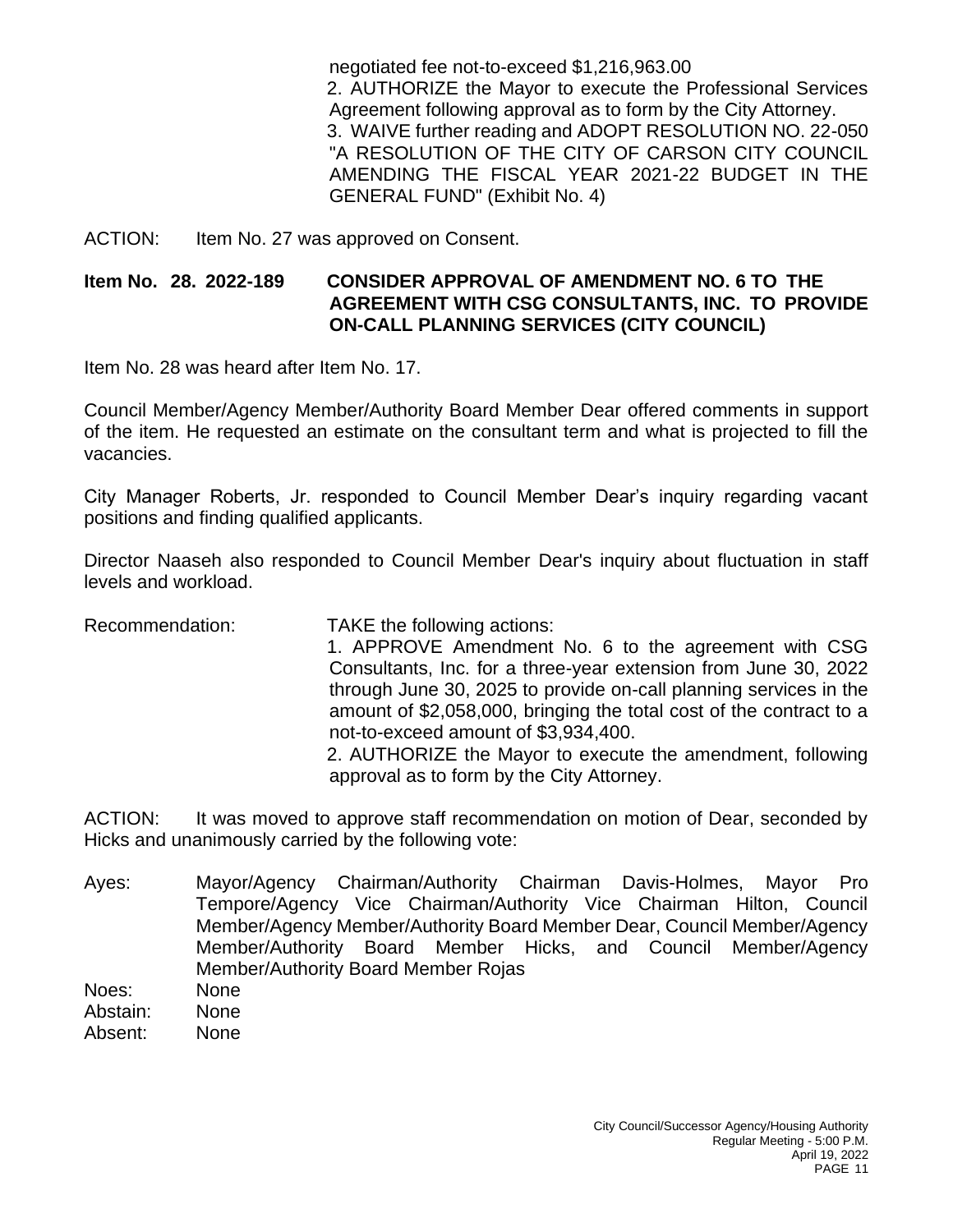## **Item No. 29. 2022-190 CONSIDER APPROVAL OF AMENDMENT NO. 4 TO A SOFTWARE AGREEMENT WITH IWORQ SYSTEMS, INC.**

- Recommendation: TAKE the following actions: 1. APPROVE Amendment No. 4 to Agreement for Contractual Services with IWorq Systems, Inc. for Public Works Management Software (IWORQ SYSTEMS INC.), increasing the total compensation by \$94,500 to a total of \$202,660, extending the contract term by an additional 3 years, and reducing the scope of applications; and 2. AUTHORIZE Mayor to execute Amendment No. 4 as attached hereto upon approval as to form by the City Attorney. 3. ADOPT Resolution No. 22-044 "A RESOLUTION OF THE CITY COUNCIL OF THE CITY OF CARSON, CALIFORNIA, AMENDING THE FISCAL YEAR 2021-22 GENERAL FUND BUDGET"
- ACTION: Item No. 29 was approved on Consent.

**Item No. 30. 2022-313 CONSIDER RENEWAL OF TRANSIT LIABILITY INSURANCE FOR POLICY PERIOD 5-1-2022 THROUGH 4-30-2023 THROUGH CALTIP, A JOINT POWERS AUTHORITY (CITY COUNCIL)**

- Recommendation: TAKE the following actions: APPROVE the renewal of transit liability insurance for the policy period 5-1-2022 through 4-30-2023, though CalTIP, a Joint Powers Authority, with a limit of \$25,000,000 and self-insured retention (deductible) of \$250,000, at an annual premium of \$103,913.
- ACTION: Item No. 30 was approved on Consent.

**Item No. 31. 2022-224 CONSIDER AN UPDATE ON FUNDING PLANS FOR FOISIA PARK PROJECTS (CITY COUNCIL)**

- Recommendation: RECEIVE and FILE.
- ACTION: Item No. 31 was approved on Consent.

#### **Item No. 32. 2022-020 CONSIDERATION OF MULTIPLE RESOLUTIONS AS PART OF THE COMMUNITY SERVICES/PARKS & RECREATION REORGANIZATION (CITY COUNCIL)**

Item No. 32 was heard after Item No. 28.

Council Member/Agency Member/Authority Board Member Hicks made recommendations to the Recreation Superintendent job specification which should state the same as the Community Services Superintendent job specification and include in the Recreation Superintendent job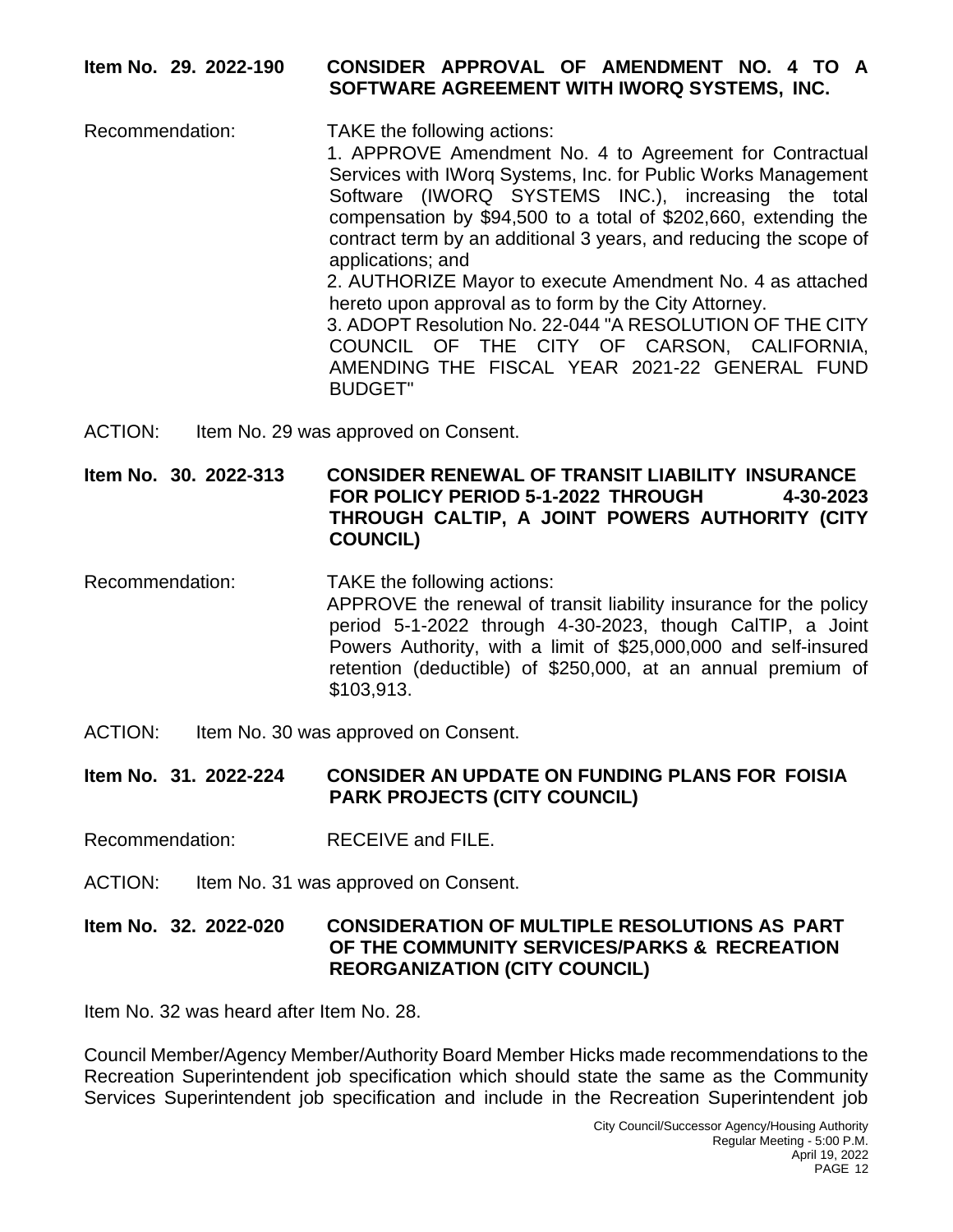specification as follows:

• A bullet stating "Parks, school, sports, crafts, games playgrounds, and group activities." under "**Knowledge of:**"

He also made recommendations to the Recreation Superintendent job specification and Community Services Superintendent job specification to include "evaluations" on both job specifications to read as follows:

• "Principles and practices of supervision, training and evaluations" under "**Knowledge of:**"

Mayor/Agency Chairman/Authority Chairman Davis-Holmes referred to Item No. 10, "Establishes standards of performance for the evaluation of subordinates." under "**Essential Duties and Responsibilities:**" of the Community Services Superintendent job specification to be changed to state that the evaluation is done and not just established for both job specifications.

City Manager Roberts, Jr. acknowledged Council Member Hicks' and Mayor Davis-Holmes' recommendations.

Recommendation: WAIVE further reading and ADOPT the following Resolutions: 1. Resolution No. 22-056, "A RESOLUTION OF THE CITY COUNCIL OF THE CITY OF CARSON, CALIFORNIA, AMENDING THE CLASSIFICATION PLAN, RESOLUTION NO. 77-111, BY MENDING THE CLASSIFICATION SPECIFICATION FOR COMMUNITY SERVICES SUPERINTENDENT"; and 2. Resolution No. 22-064, "A RESOLUTION OF THE CITY COUNCIL OF THE CITY OF CARSON, CALIFORNIA, AMENDING THE CLASSIFICATION PLAN, RESOLUTION NO. 77-111, BY AMENDING THE CLASSIFICATION SPECIFICATION FOR RECREATION SUPERINTENDENT."

ACTION: It was moved to approve staff recommendations, as amended by Hicks and Davis-Holmes, on motion of Hicks, seconded by Hilton and unanimously carried by the following vote:

Ayes: Mayor/Agency Chairman/Authority Chairman Davis-Holmes, Mayor Pro Tempore/Agency Vice Chairman/Authority Vice Chairman Hilton, Council Member/Agency Member/Authority Board Member Dear, Council Member/Agency Member/Authority Board Member Hicks, and Council Member/Agency Member/Authority Board Member Rojas Noes: None Abstain: None Absent: None

**Item No. 33. 2022-085 CONSIDERATION OF MULTIPLE RESOLUTIONS AS PART OF THE COMMUNITY SERVICES/PARKS & RECREATION REORGANIZATION (CITY COUNCIL)**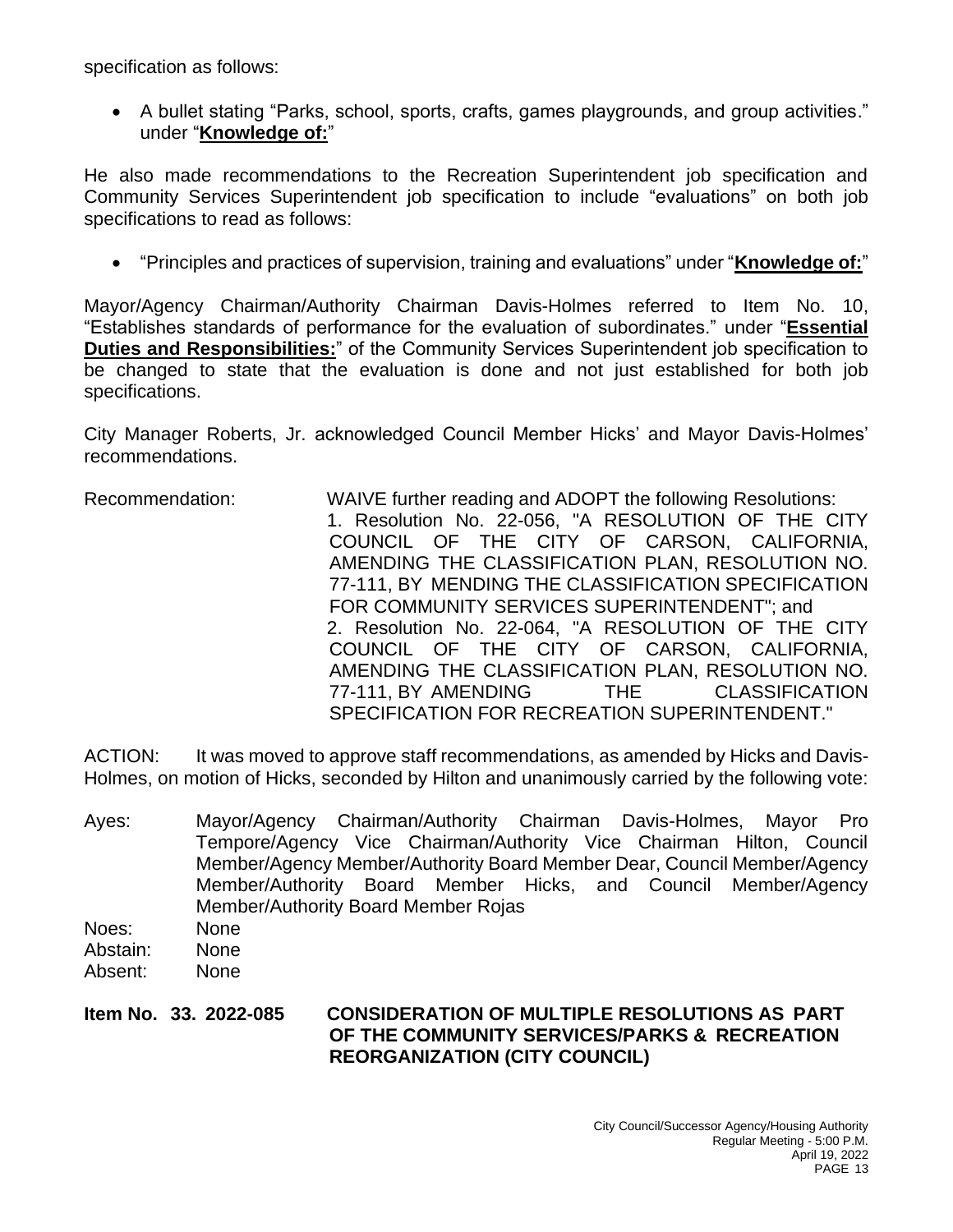City Clerk/Agency Secretary/Authority Secretary, Dr. Khaleah K. Bradshaw referred to Item No. 33 and noted correction to Resolution No. 22-064 as Resolution No. 22-066 with no objection heard.

Recommendation: WAIVE further reading and ADOPT the following Resolutions: 1. Resolution No. 22-065, "A RESOLUTION OF THE CITY COUNCIL OF THE CITY OF CARSON, CALIFORNIA, AMENDING THE CLASSIFICATION PLAN, RESOLUTION NO. 77-111, BY ADOPTING NEW JOB SPECIFICATION AND SALARY ALLOCATION COMMUNITY CENTER PROGRAM MANAGER "; and 2. Resolution No. 22-064 22-066, "A RESOLUTION OF THE CITY COUNCIL OF THE CITY OF CARSON, CALIFORNIA, AMENDING THE CLASSIFICATION PLAN, RESOLUTION NO. 77-111, BY ADOPTING NEW JOB SPECIFICATION AND SALARY ALLOCATION FOR HUMAN SERVICES PROGRAM MANAGER."

ACTION: Item No. 33 was approved on Consent.

# **SPECIAL ORDERS OF THE DAY: (Items 34 to 35)**

**Item No. 34. 2022-326 PUBLIC HEARING TO CONSIDER THE PROPOSED ALLOCATION OF COMMUNITY DEVELOPMENT BLOCK GRANT (CDBG) FUNDS FOR FISCAL YEAR 2022/23, AND ADOPTION OF THE 2022-2023 ANNUAL ACTION PLAN (CITY COUNCIL)**

Mayor/Agency Chairman/Authority Chairman Davis-Holmes declared the Public Hearing open.

City Clerk/Agency Secretary/Authority Secretary, Dr. Khaleah K. Bradshaw gave the Public Hearing Report.

Recommendation: TAKE the following actions: 1. OPEN the Public Hearing, TAKE public testimony, and CLOSE the Public Hearing, 2. DEFER the allocation of CDBG funding for FY 2022/23 (PY 2022) and the adoption of the 2022-23 Annual Action Plan to a subsequent agenda following the notification by the U. S. Department of Housing and Urban Development of the City's PY 2022 CDBG funding. 3. PROVIDE direction to staff on the possible activities and their allocation percentages for the 2022-23 Annual Action Plan.

ACTION: Mayor/Agency Chairman/Authority Chairman Davis-Holmes continued this item to May 3, 2022 with no objection heard.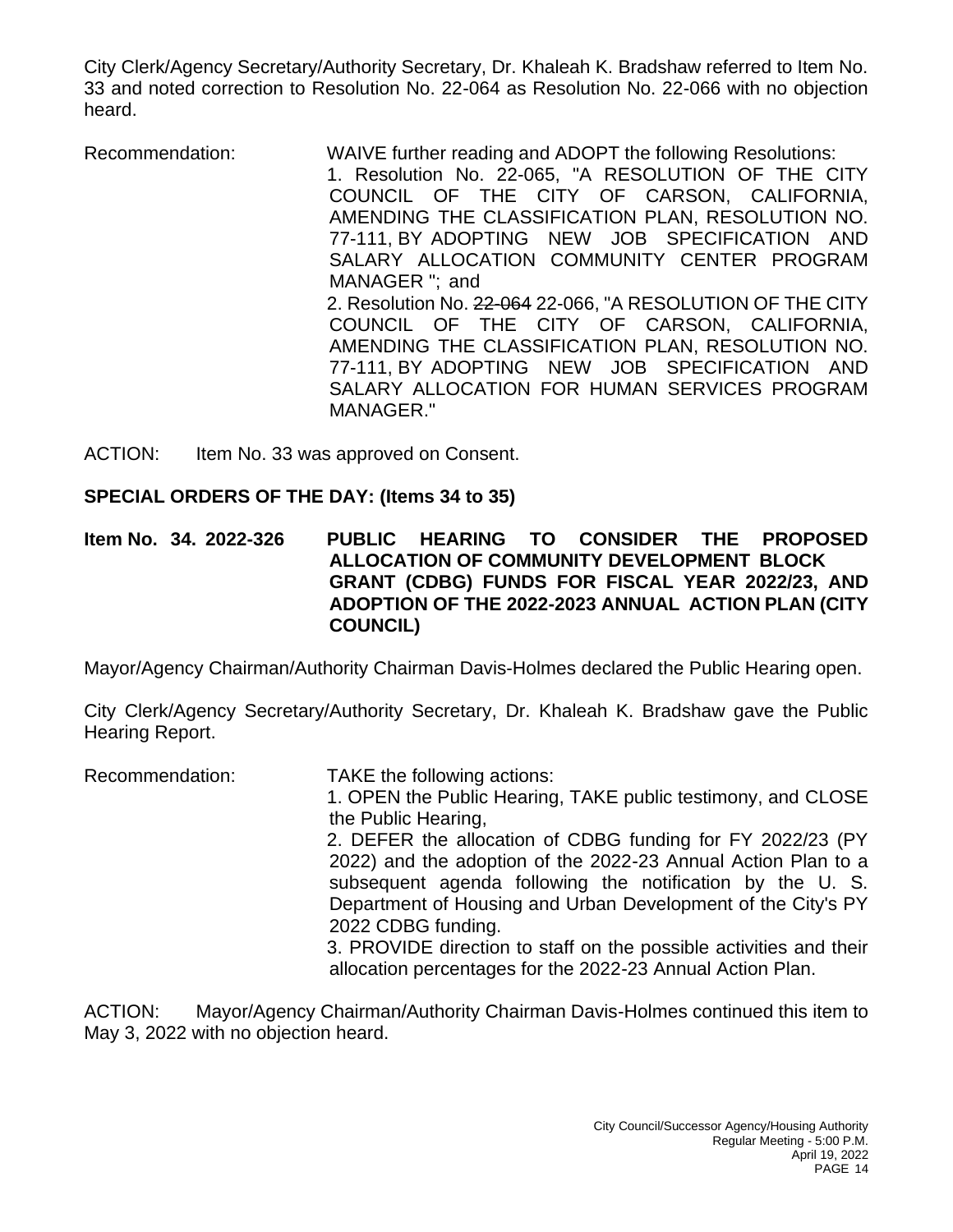#### **Item No. 35. 2022-321 PUBLIC HEARING TO CONSIDER A SUBSTANTIAL AMENDMENT TO THE 2021-2022 ANNUAL ACTION PLAN (CITY COUNCIL)**

City Clerk/Agency Secretary/Authority Secretary, Dr. Khaleah K. Bradshaw gave the Public Hearing Report.

Director Naaseh gave a staff report.

At 7:25 P.M., Mayor/Agency Chairman/Authority Chairman Davis-Holmes declared the Public Hearing open.

There being no public testimony, Mayor/Agency Chairman/Authority Chairman Davis-Holmes closed the Public Hearing.

Recommendation: TAKE the following actions: 1. OPEN the Public Hearing, TAKE public testimony, and CLOSE the Public Hearing. 2. APPROVE the submission of a Substantial Amendment to the 2021-2022 Annual Action Plan to the U. S. Department of Housing and Urban Development. 3. AUTHORIZE the following reallocation of Community Development Block Grant (CDBG) funds within the 2021-2022 Annual Action Plan: From Anderson Park Improvements to Neighborhood Pride Program (Residential Rehabilitation): \$220,000.

ACTION: It was moved to approve staff recommendations on motion of Dear, seconded by Hilton and unanimously carried by the following vote:

- Ayes: Mayor/Agency Chairman/Authority Chairman Davis-Holmes, Mayor Pro Tempore/Agency Vice Chairman/Authority Vice Chairman Hilton, Council Member/Agency Member/Authority Board Member Dear, Council Member/Agency Member/Authority Board Member Hicks, and Council Member/Agency Member/Authority Board Member Rojas Noes: None
- Abstain: None Absent: None

# **DISCUSSION: (Items 36 to 37)**

**Item No. 36. 2022-208 FISCAL YEAR 2022-2023 BUDGET WORKSHOP NO. 2 (CITY COUNCIL)**

Item No. 36 was heard after Item No. 38.

Director Rahmani gave a PowerPoint presentation on Budget Workshop No. 2 Fiscal Year 2022- 2023.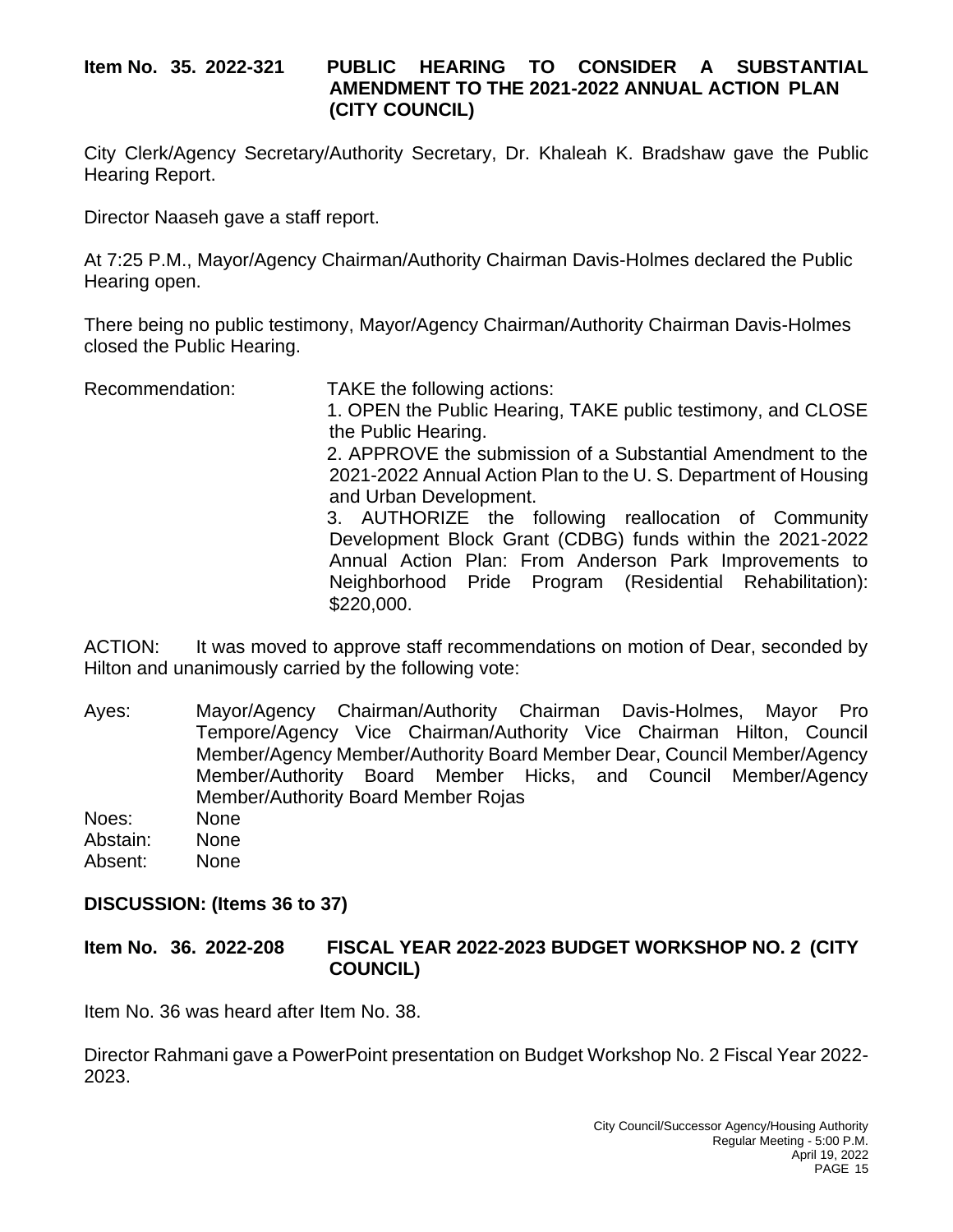Discussion ensued regarding security cameras.

Recommendation: PROVIDE direction to staff on any expenditure line item that will be used to build the draft budget.

ACTION: The Mayor and City Council directed staff to bring back an item regarding security cameras at the next budget workshop.

Discussion ensued regarding Council Aides.

City Manager Roberts, Jr. stated Director of Finance and his team are working on a proposal and recommendation regarding the Council Aides for the next budget workshop.

It was moved to direct staff to bring back a budget item regarding Council Aides work hours as 40 hours per week instead of 30 hours per week and consider changing the title to Field Deputy on motion of Dear, seconded by Rojas.

The motion was carried by the following vote:

Ayes: Mayor Pro Tempore/Agency Vice Chairman/Authority Vice Chairman Hilton, Council Member/Agency Member/Authority Board Member Dear, and Council Member/Agency Member/Authority Board Member Rojas

Noes: Council Member/Agency Member/Authority Board Member Hicks

Abstain: Mayor/Agency Chairman/Authority Chairman Davis-Holmes

Absent: None

**Item No. 37. 2022-319 CONSIDERATION OF LOCAL APPOINTMENTS TO THE CITY'S COMMISSIONS, COMMITTEES AND BOARDS; AND/OR CITY COUNCIL SUB-COMMITTEES; AND/OR CITY-AFFILIATED ORGANIZATIONS BY MAYOR AND CITY COUNCIL (CITY COUNCIL)**

Item No. 37 was heard after Item No. 35.

Recommendation: TAKE the following actions: 1. CONSIDER and APPOINT, REAPPOINT or REMOVE members to the Commissions, Committees and Boards; and/or 2. REAFFIRM, RE-DESIGNATE and/or DESIGNATE member assignments to the City Council Sub-Committees; and/or 3. REAFFIRM, RE-DESIGNATE and/or DESIGNATE delegates and alternates to the City-Affiliated Organizations; and 4. DIRECT the City Clerk to notify all affected appointments, reappointments or removed members and/or all affected City-Affiliated Organizations of this action in writing; 5. IF APPLICABLE, DIRECT the City Clerk to post and publish **in** accordance with the Maddy Act.

ACTION: The Mayor and City Council took the following actions: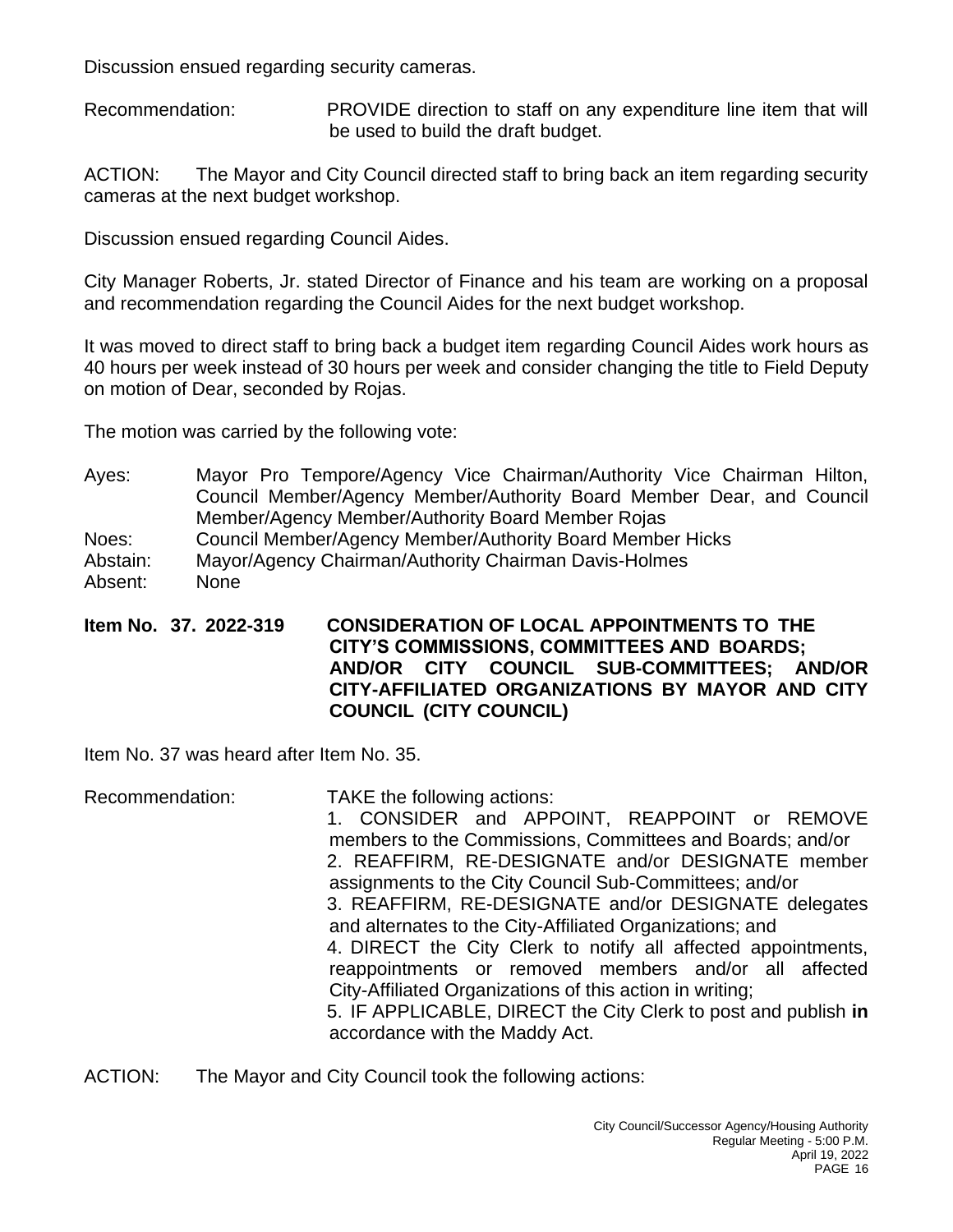# Parks, Recreation and Cultural Arts Commission

Mayor Davis-Holmes appointed Rudolfo Brillantes as Alternate 3 to the Parks, Recreation and Cultural Arts Commission, thereby, creating a vacancy of the Alternate 3 on the Environmental Commission.

It was moved to ratify the Mayor's appointment of Rudolfo Brillantes as Alternate 3 to the Parks, Recreation and Cultural Arts Commission on motion of Dear, seconded by Hicks and unanimously carried by the following vote:

- Ayes: Mayor/Agency Chairman/Authority Chairman Davis-Holmes, Mayor Pro Tempore/Agency Vice Chairman/Authority Vice Chairman Hilton, Council Member/Agency Member/Authority Board Member Dear, Council Member/Agency Member/Authority Board Member Hicks, and Council Member/Agency Member/Authority Board Member Rojas Noes: None
- Abstain: None Absent: None

# Planning Commission

Mayor Davis-Holmes appointed Frederick Docdocil as regular member to the Planning Commission, thereby, creating a vacancy of the Alternate 1 on the Planning Commission.

It was moved to ratify the Mayor's appointment of Frederick Docdocil as regular member to the Planning Commission on motion of Dear, seconded by Hilton and unanimously carried by the following vote:

Ayes: Mayor/Agency Chairman/Authority Chairman Davis-Holmes, Mayor Pro Tempore/Agency Vice Chairman/Authority Vice Chairman Hilton, Council Member/Agency Member/Authority Board Member Dear, Council Member/Agency Member/Authority Board Member Hicks, and Council Member/Agency Member/Authority Board Member Rojas

Noes: None Abstain: None Absent: None

#### Environmental Commission

Mayor Pro Tempore Hilton appointed Breana Fonteno as his uncontested appointment to the Environmental Commission.

#### Mobilehome Park Rental Review Board

Mayor Davis-Holmes appointed Rodney Warner as Resident Homeowner Alternate 2 to the Mobilehome Park Rental Review Board.

It was moved to ratify the Mayor's appointment of Rodney Warner as Resident Homeowner Alternate 2 to the Mobilehome Park Rental Review Board on motion of Davis-Holmes, seconded by Hilton and unanimously carried by the following vote:

Ayes: Mayor/Agency Chairman/Authority Chairman Davis-Holmes, Mayor Pro Tempore/Agency Vice Chairman/Authority Vice Chairman Hilton, Council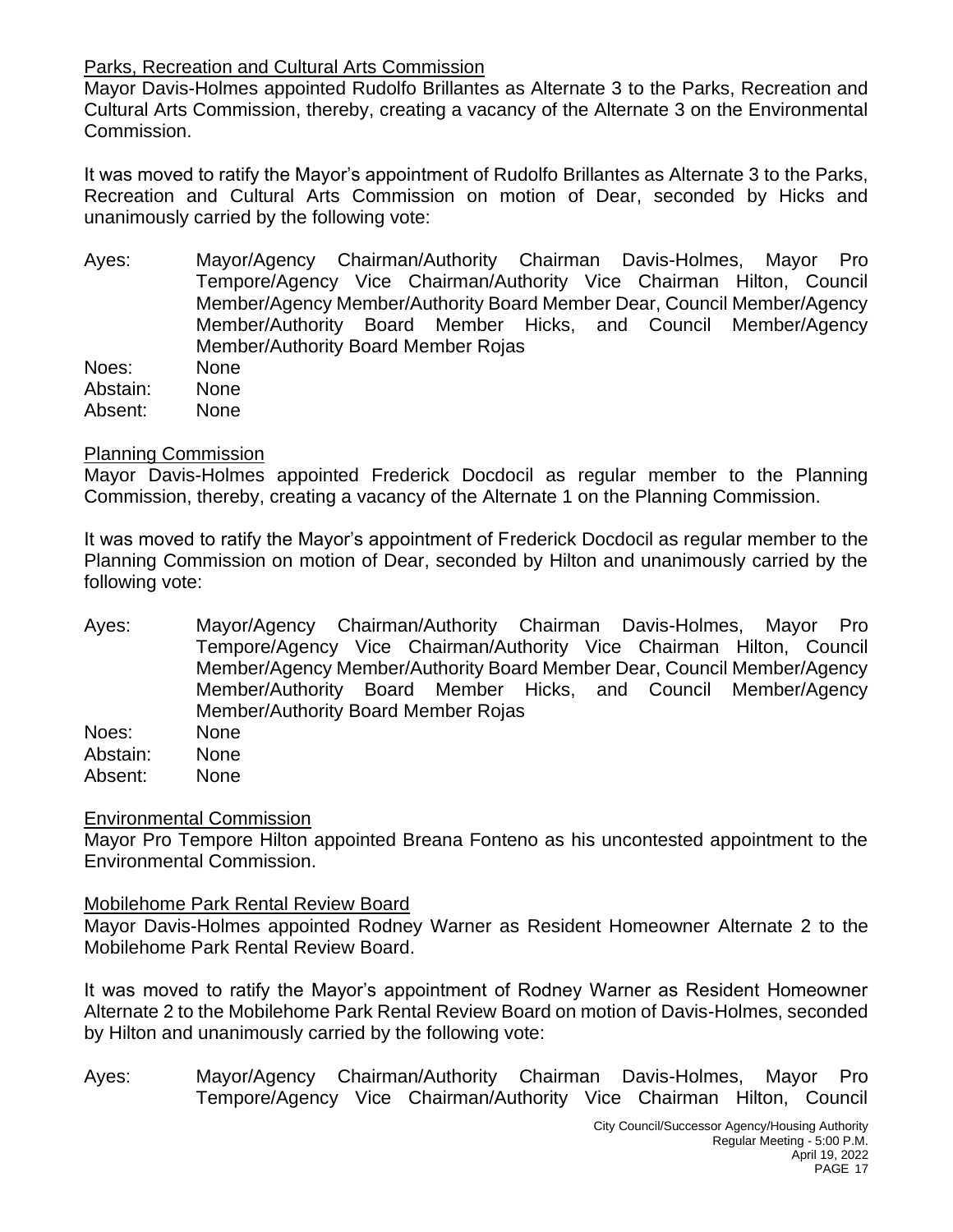Member/Agency Member/Authority Board Member Dear, Council Member/Agency Member/Authority Board Member Hicks, and Council Member/Agency Member/Authority Board Member Rojas

Noes: None Abstain: None Absent: None

## **ORDINANCE SECOND READING: (Item 38)**

**Item No. 38. 2022-311 SECOND READING OF ORDINANCE NO. 22-060 AMENDING SECTION 2301 (COUNCILMANIC SALARIES) OF ARTICLE II (ADMINISTRATION) OF THE CARSON MUNICIPAL CODE REGARDING THE DETERMINATION OF COUNCIL MEMBERS' TOTAL WAGES/COMPENSATION AND TOTAL RETIREMENT AND HEALTH CONTRIBUTIONS (CITY COUNCIL)**

City Clerk/Agency Secretary/Authority Secretary, Dr. Khaleah K. Bradshaw noted correction of the ordinance number as Ordinance No. 22-2206 with no objection heard.

Recommendation: CONDUCT a Second Reading by title only and with further reading waived, Ordinance No. 22-060 22-2206, entitled "AN ORDINANCE OF THE CITY COUNCIL OF THE CITY OF CARSON, CALIFORNIA, AMENDING SECTION 2301 (COUNCILMANIC SALARIES) OF ARTICLE II (ADMINISTRATION) OF THE CARSON MUNICIPAL CODE REGARDING THE DETERMINATION OF COUNCIL MEMBERS' TOTAL WAGES/COMPENSATION AND TOTAL RETIREMENT AND HEALTH CONTRIBUTIONS".

ACTION: It was moved to waive further reading and adopt Ordinance No. 22-2206, as amended, on motion of Hilton, seconded by Hicks and carried by the following vote:

- Ayes: Mayor Pro Tempore/Agency Vice Chairman/Authority Vice Chairman Hilton, Council Member/Agency Member/Authority Board Member Hicks, and Council Member/Agency Member/Authority Board Member Rojas
- Noes: Mayor/Agency Chairman/Authority Chairman Davis-Holmes and Council Member/Agency Member/Authority Board Member Dear
- Abstain: None
- Absent: None

# **MEMORIAL ADJOURNMENTS**

This item was heard after Item No. 36.

City Clerk/Agency Secretary/Authority Secretary, Dr. Khaleah K. Bradshaw presented the following Memorial Adjournment Requests: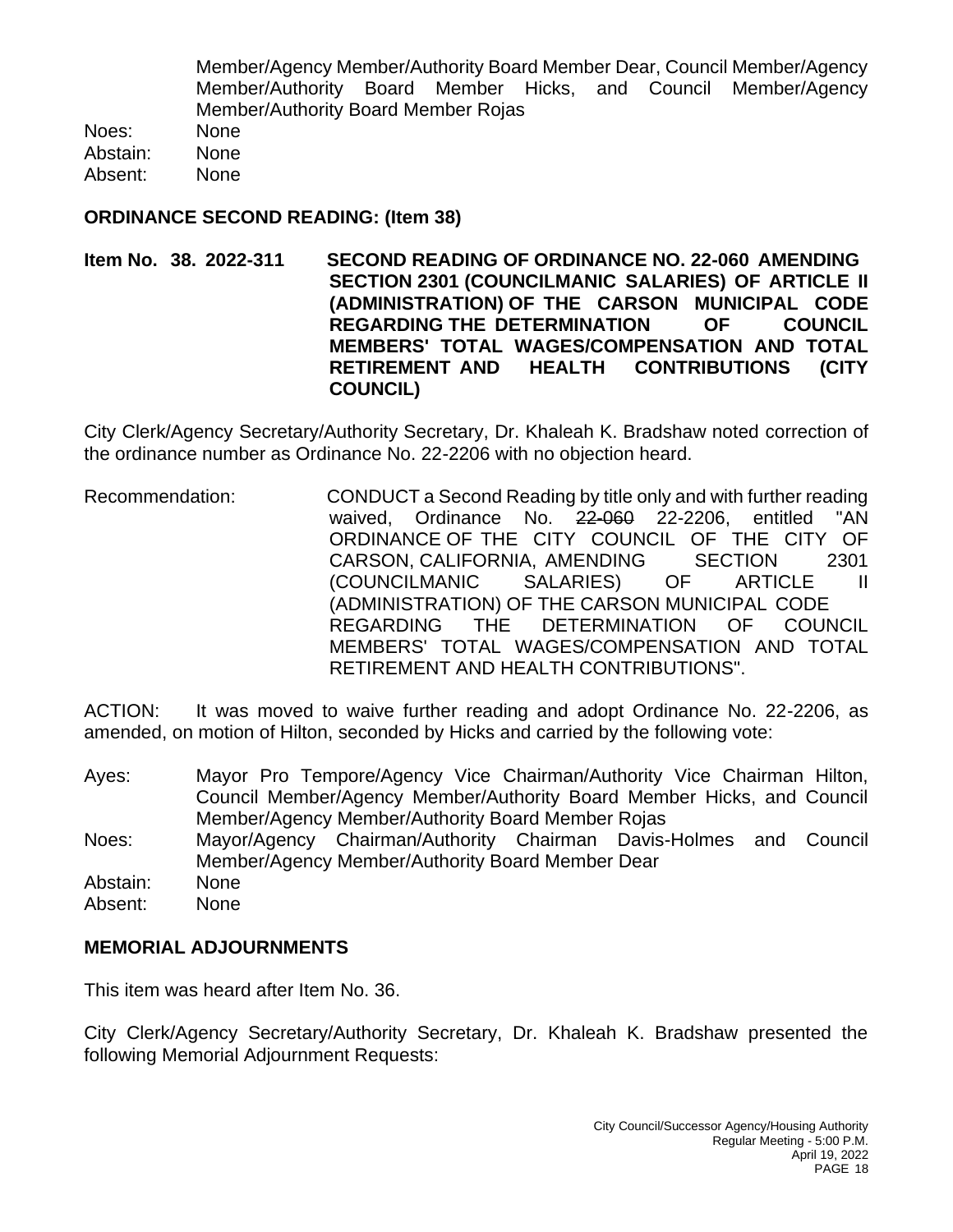Nettie Rouse Napoleon "POL" Joaquin Ionia M. McDonald

Mayor/Agency Chairman/Authority Chairman Davis-Holmes requested to add Sally Colton Burey to the Memorial Adjournments.

Council Member/Agency Member/Authority Board Member Rojas requested to add Charmaine Lauren Legaspi to the Memorial Adjournments.

Mayor Pro Tempore/Agency Vice Chairman/Authority Vice Chairman Hilton gave a prayer.

## **ORAL COMMUNICATIONS FOR MATTERS NOT LISTED ON THE AGENDA (MEMBERS OF THE PUBLIC) – None.**

# **COUNCIL MEMBER REQUESTS TO ADD ITEMS TO FUTURE AGENDAS**

Council Member/Agency Member/Authority Board Member Dear requested to add the following items to a future agenda:

- Mobilehome Park Zoning Ordinance
- Removal of the agenda amendment and recommend ordinance revised back to way it was previous to the amendment

Council Member/Agency Member/Authority Board Member Rojas requested a copy of the Carson Reclamation Authority Bylaws.

Mayor/Agency Chairman/Authority Chairman Davis-Holmes requested the City Council Meetings be held back in-person in the Helen Kawagoe Council Chambers at the first meeting in June.

Director Whitman stated the completion of the air conditioning project is the end of June.

Mayor/Agency Chairman/Authority Chairman Davis-Holmes requested an update of the City Anniversary Celebration on every agenda.

Mayor Pro Tempore/Agency Vice Chairman/Authority Vice Chairman Hilton requested a Carson team who can promote the City.

Mayor/Agency Chairman/Authority Chairman Davis-Holmes inquired about the Economic Development Consultant.

Assistant City Manager Raymond stated the consultant will be on board in two weeks. Subsequently, Mayor/Agency Chairman/Authority Chairman Davis-Holmes requested the consultant be introduced at the next City Council meeting.

Mayor Pro Tempore/Agency Vice Chairman/Authority Vice Chairman Hilton requested an update of the traction from the \$1,000,000 that was allocated for small businesses.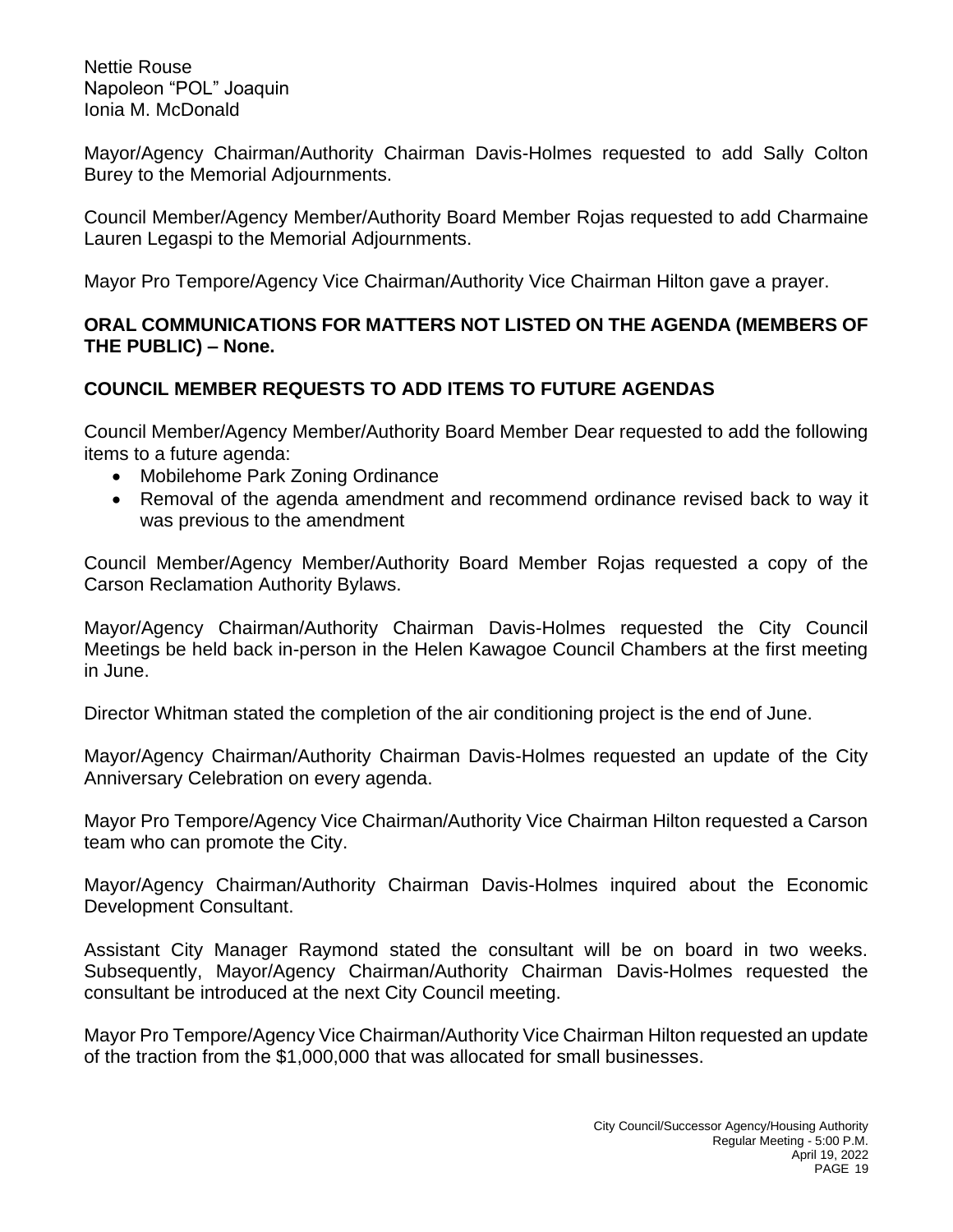# **ORAL COMMUNICATIONS (COUNCIL MEMBERS)**

Mayor/Agency Chairman/Authority Chairman Davis-Holmes reiterated to the residents to request a new bin for organic waste to contact Waste Resources at (310) 366-7600.

Council Member/Agency Member/Authority Board Member Hicks announced the following:

- Cinco de Mayo Celebration, May 1, 2022 at Carson Park, 10:00 A.M.
- Virtual Mental Health Resource Fair, May 7, 2022 at 11:00 A.M.; check City website for more information
- Prescription Drug Take Back Day, April 30, 2022 at 10:00 A.M. at the east parking lot of the Carson Community Center

Mayor Pro Tempore/Agency Vice Chairman/Authority Vice Chairman Hilton announced the following:

- Family and Faith Festival, May 14, 2022
- Jazz Festival, April 30, 2022, at the Dignity Health Sports Park

Mayor/Agency Chairman/Authority Chairman Davis-Holmes announced there is no appointment necessary to visit Carson City Hall but must wear a face mask to enter which City Manager Roberts, Jr. confirmed.

Council Member/Agency Member/Authority Board Member Dear announced the following:

• Sheriff Alex Villanueva visit to Carson, May 6, 2022, from 5:00 P.M. to 8:00 P.M. at the Carson Community Center in celebration of Asian Pacific Islander month in May

Council Member/Agency Member/Authority Board Member Rojas announced the following:

- Sheriff Alex Villanueva visit to Carson, May 6, 2022, from 5:00 P.M. to 8:00 P.M. at the Carson Community Center; informative discussion from Los Angeles County regarding Asian Pacific Islander hate crimes, homelessness, and town hall meeting
- May Fest, May 7, 2022, including Car Show and Concert, at the Carson Community Center outdoor parking area, at 11:00 A.M.

# **ANNOUNCEMENT OF UNFINISHED OR CONTINUED CLOSED SESSION ITEMS (AS NECESSARY) – None.**

**RECESS TO CLOSED SESSION – None.**

**RECONVENE TO OPEN SESSION – None.**

**REPORT OF ACTIONS ON UNFINISHED OR CONTINUED CLOSED SESSION ITEMS – None.**